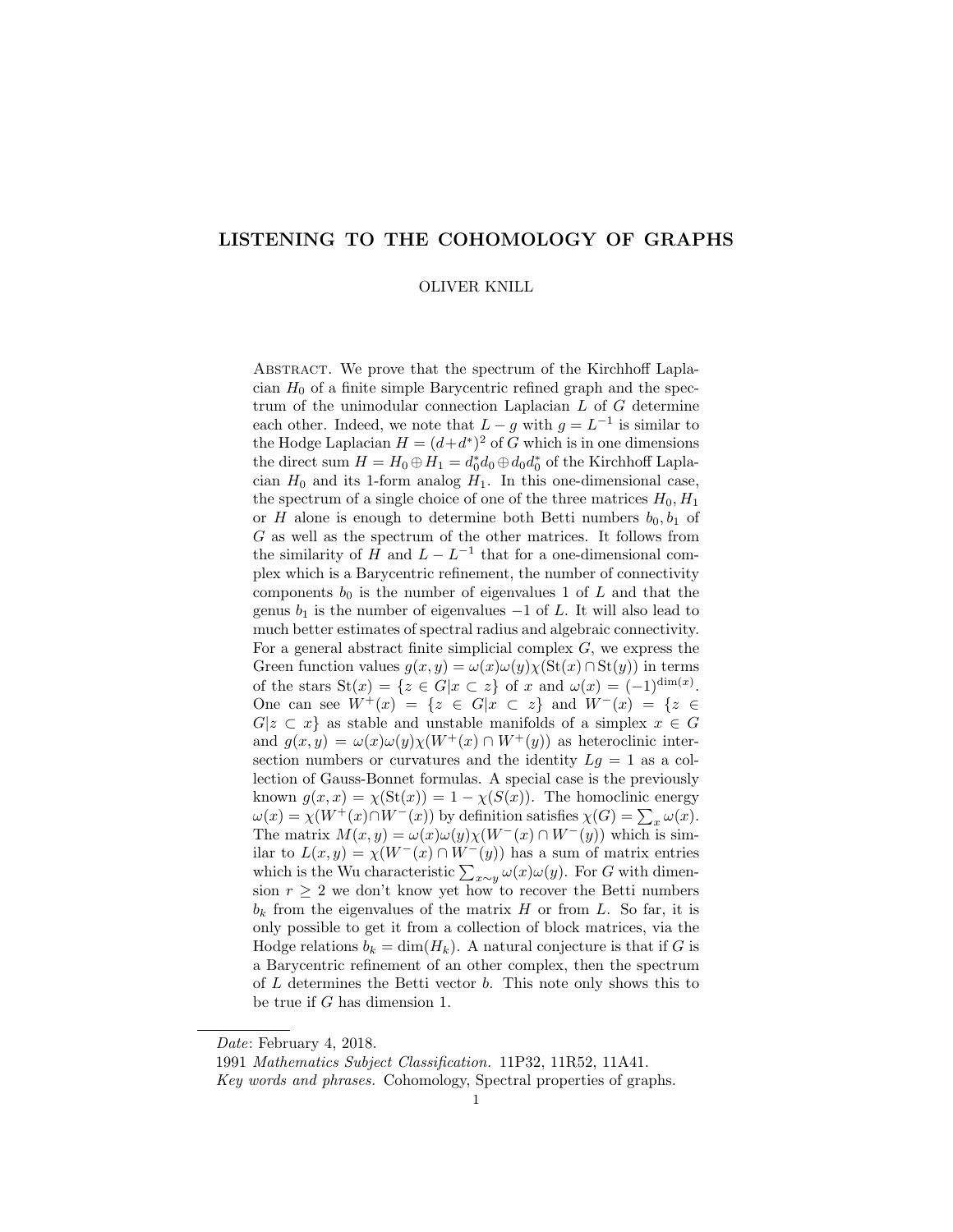## 1. INTRODUCTION

1.1. Any abstract finite simplicial complex G defines a graph  $\Gamma =$  $(V, E)$ , where  $V = G$  and E is the set of pairs of simplices  $x, y \in$ G, where either  $x \subset y$  or  $y \subset x$ . As the dimension dim :  $V \to R$ on  $\Gamma$  is a coloring, the chromatic number of  $\Gamma$  is equal to the clique number dim(G) + 1. The graph  $\Gamma$  defines so a new complex  $G_1$ , the Whitney complex of Γ, which is called the Barycentric refinement of G. It consists of all subsets of V in which all elements are connected to each other. The connection matrix L of  $G_1$  is defined as  $L(x, y) = 1$ if  $x \cap y \neq \emptyset$  and  $L(x, y) = 0$  else. If  $dim(G) = 1$ , then  $G_1 = V \cup E$ , with identifying V with  $\{\{v\}|v \in V\}$ . The connection matrix of  $G_1$  is then an  $n \times n$  matrix, where  $n = |G_1| = |V| + |E|$ .

**1.2.** Given a finite abstract simplicial complex G with f-vector  $(v_0, v_1,$  $\dots, v_r$ , its Dirac operator D is  $d+d^*$ , where d is the exterior derivative  $d_k f(x_0, \ldots, x_k) = \sum_j (-1)^j f(x_0, \ldots, \hat{x}_j, \ldots, x_k)$  from  $\Lambda_k \to \Lambda_{k+1}$ , where  $\Lambda_k$  is the linear space of antisymmetric functions in  $k+1$  variables defined on k-dimensional simplices. This space  $\Lambda_k$  of discrete k-forms has dimension  $v_k$ , the cardinality of sets in G of length  $k + 1$ . Also the matrices  $d_k$  or D can then be realized as  $n \times n$  matrices, where  $n = \sum_{k=0}^{r} v_k$ . Both d and so D depend on the orientation chosen for each simplex. (The choice of orientation is a choice of basis in  $\Lambda_d$  and has nothing to do with orientability as no compatibility is required). The matrix  $H = D^2$  is the Hodge Laplacian. It decomposes into blocks  $H_k$ , the individual form Laplacians. The kernel of  $H_k$  has dimension  $b_k$ , which is the k'th Betti number. The vector  $b = (b_0, b_1, \ldots, b_r)$  is the Betti vector of G.

1.3. There are two natural questions: can one read off the Betti vector from the eigenvalues of  $L$ ? Can one read off the Betti vector from the eigenvalues of  $H$ ? We will see that in one dimensions, the two questions are related but that there is already a subtlety: there are Lisospectral complexes with different  $b_0, b_1$  but that after a Barycentric refinement, we always can read off  $b_0$ ,  $b_1$  from the eigenvalues of L. A weaker question is to get the Euler characteristic  $\chi(G) = \sum_{k} (-1)^{k} b_{k}$ from the eigenvalues, either in the  $L$  or  $H$  case. We have seen that one in general can get  $\chi(G)$  from the eigenvalues of L as  $\chi(G)$  is the number of positive minus the number of negative eigenvalues [15]. In one dimensions, we can get  $\chi(G)$  from the eigenvalues of H. We don't know how to get the Euler characteristic  $\chi$  from the eigenvalues of H in higher dimensions. We know by Hodge only  $\sum_k b_k$ , the nullity of H.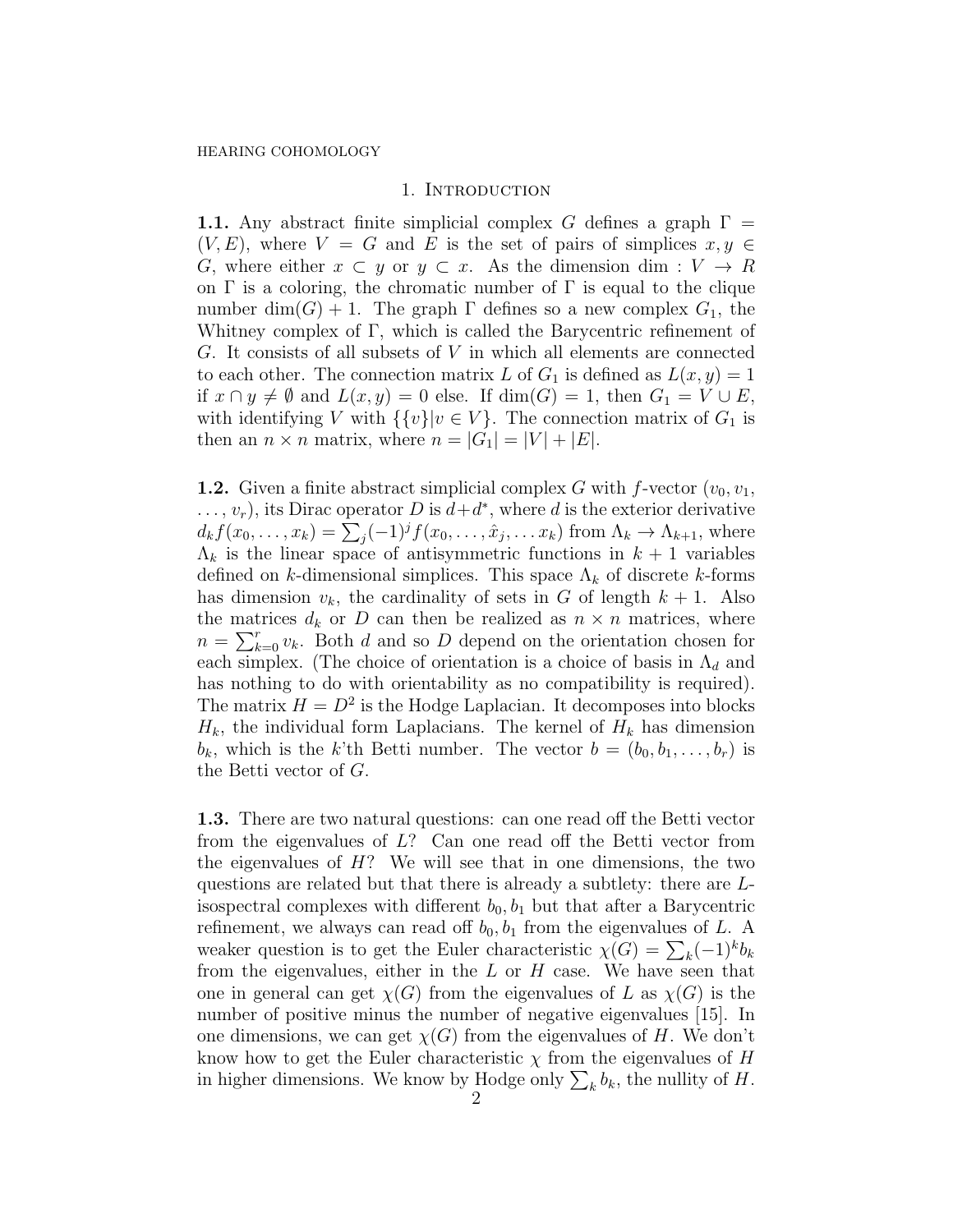**1.4.** For one-dimensional complexes, the single incidence matrix  $d_0$ alone determines everything. The matrix  $d_0 : \Lambda_0 \to \Lambda_1$  is the gradient, its transpose matrix  $d_0^* : \Lambda_1 \to \Lambda_0$  is the divergence. The Hodge Laplacian  $H = D^2$  has a block decomposition  $H = H_0 \oplus H_1$  for  $H_0 = d_0^* d_0$ and  $H_1 = d_0 d_0^*$ . The matrix  $H_0 = B - A$  is the Kirchhoff matrix of the graph  $G$ , where  $B$  is the diagonal vertex degree matrix and  $A$  is the adjacency matrix of G. The matrix  $H_1 = d_1 d_1^*$  is the Laplacian on 1-forms. The 0'th cohomology group  $H^0(G)$  is defined as ker $(d_0)$ , the 1'st cohomology group  $H^1(G)$  is the linear space  $\ker(d_1)/\mathrm{im}(d_0) = \mathcal{R}^m/\mathrm{im}(d)$ given by all function on all functions on edges modulo gradients. The nullity  $b_0$  of  $H_0$  is the number of connectivity components of G. The nullity  $b_1$  of the matrix  $H_1$  is the genus of G, which is the number of holes or the number of generators of the fundamental group.

**1.5.** The operators  $L, g = L^{-1}$  and the operators  $D, D^2 = H$  are all defined on the same  $n$ -dimensional Hilbert space, where  $n$  is the number of simplices in G. The matrices all depend on the order in which the simplices are arranged. The matrix  $D$  also depends on the orientation of simplicial complex. We can not only orient the one and higher dimensional simplices by assigning to them a preferred permutation, allowing to define the orientation through the signature, we can also orient the zero dimensional simplices. This changes  $H$  too. In general, the matrix H is always reducible, except if  $|G| = 1$ . On the other hand, the connection operator  $L$  is irreducible if  $G$  is connected. This means that there is a positive integer  $k$  such that  $L^k$  has only positive entries. Therefore, L has a single Perron-Frobenius eigenvalue and this will be inherited by  $H_0$ .

1.6. When estimating the largest and smallest non-zero eigenvalue of the Laplacian of a one-dimensional complex it does not matter whether we look for  $H_0, H_1$  or H. Both the maximal eigenvalue = spectral radius  $\rho$  as well as the second eigenvalue = ground state = algebraic connectivity  $\alpha$  are of enormous interest. We plan to explore this more elsewhere as in order to appreciate this fully, it requires to compare the improvement with the existing literature on the estimates but a preliminary assessment shows that the formula  $H = L - L^{-1}$  is quite powerful to estimate both  $\rho$  and  $\alpha$  for Barycentric refinement graphs which, all examples of bipartite irregular graphs if  $G$  is not circular. (The omission of circular graphs is no issue as we know there all the eigenvalues explicitly). The estimates are often far better than the best established bounds. One of the questions is to estimate how much below the largest eigenvalue has dropped below the obvious upper bound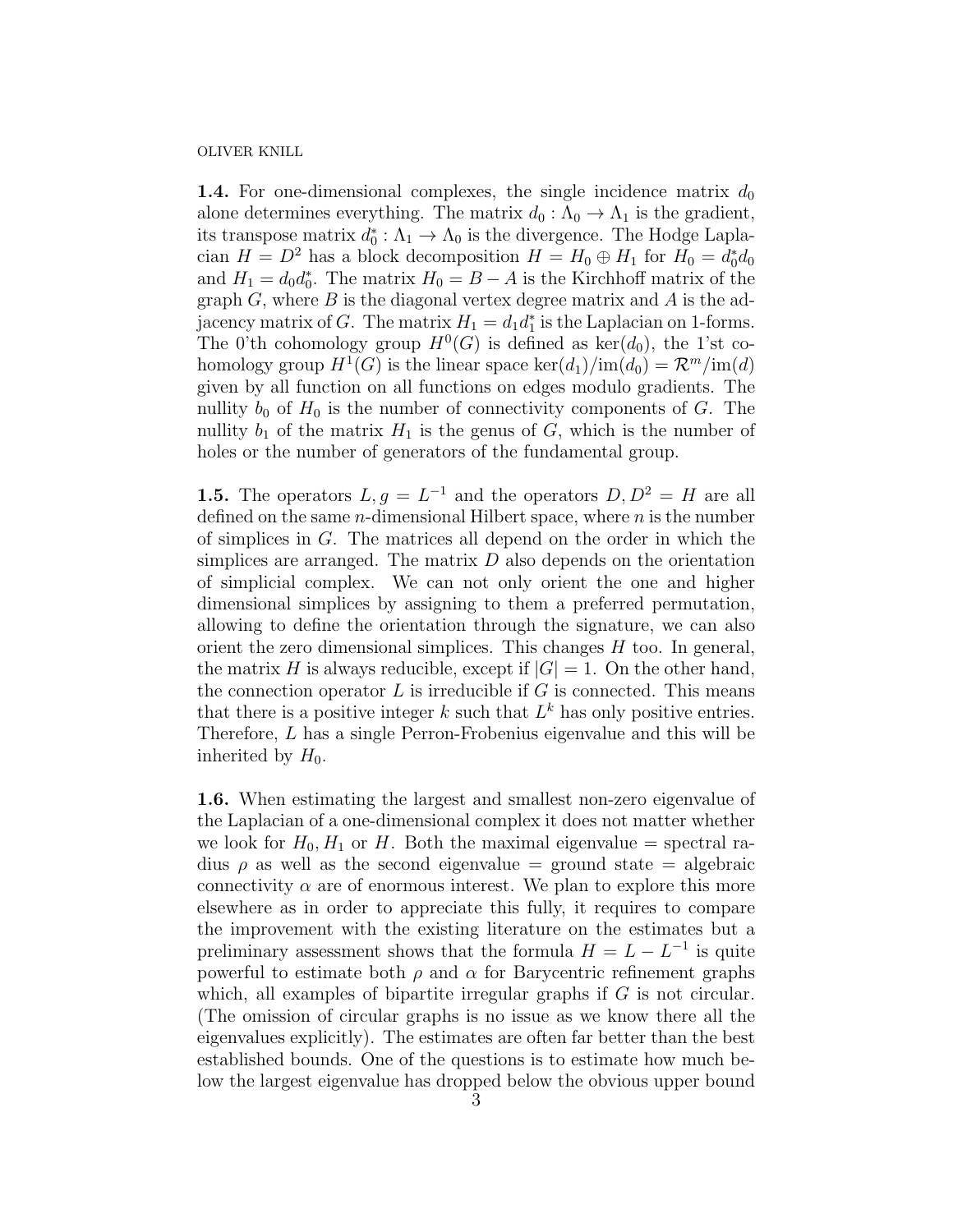2d, where d is the maximal vertex degree of the graph. We can use that  $L$  is a non-negative matrix for which much is known [18].

1.7. The simplest spectral estimate of eigenvalues of L is the upper bound  $d_L + 1$ , where  $d_L$  is the maximal vertex degree of the line graph of G, the maximal spectral radius of H is bound above by  $d_L + 1 1/(d_L + 1)$  which is  $\leq 2d - (1/2d)$  if d is the maximal vertex degree. This is better than estimates  $2d - 2/((2l + 1)n)$  ([21] Theorem 3.5) or  $2d - 1/(ln)$  ([17] Theorem 2.3) established for irregular graphs of diameter l and n vertices. But our new estimate only holds after a Barycentric refinement. But for higher Barycentric refinements we even have  $\rho \leq d + 2 - 1/(d + 2)$  as the vertex degree of L has then dropped considerably. The relation between  $H$  and  $L$  is so useful because  $L$ is equal to  $1 + A$ , where A is the adjacency matrix of the connection graph of  $G$  and 1 is the identity matrix. The connection graph of  $G$ is the graph in which two simplices are connected if they intersect. Any knowledge about the spectrum of adjacency matrices of graphs (like  $[23]$ ) translates directly into spectral statements of H, whether it is spectral radius, algebraic connectivity or order structures of the eigenvalues. The reason is that the map  $x \to x-1/x$  maps two spectral intervals of  $L$  piecewise monotonically into the spectral interval of  $H$ .

1.8. Surprisingly little appears to be known about the relation of the Betti vector b and the eigenvalues  $\sigma(H)$  of the Hodge Laplacian, both in the manifold as well as in the case of simplicial complexes. In the graph case, a natural spectral problem is already to relate the spectrum of the adjacency matrix A with the topology of the graph. Its spectrum determines the number of edges and the number of triangles of the eigenvalues of A [2]. For a 2-dimensional connected complex for which every unit sphere is a 1-dimensional circular graph  $C_n$  with  $n \geq 4$ , we can then read off the Euler characteristic and so the cohomology  $\chi(G) = b_0 - b_1 + b_2 = 2 - b_1$  of a connected oriented surface for which the boundary is a collection of closed circular graphs. For the Kirchhoff matrix  $B - A$  of a graph, we get the number of vertices, the trace is twice the number of edges from handshaking.

**1.9.** We also can get the Zagreb index  $z(G) = \sum_{v \in V} \deg(v)^2$  from the spectrum and because  $z(G)$  is related to the Wu characteristic  $\omega(G)$  we also can get the Euler characteristic. (The connection of Wu characteristic with the Zagreb index has been pointed out to us by Tamas Reti.) This analysis however requires the graph to be geometric, like being a nice triangulation of a 2-dimensional surface with boundary. To illustrate how little is known, one can ask how to read off the orientability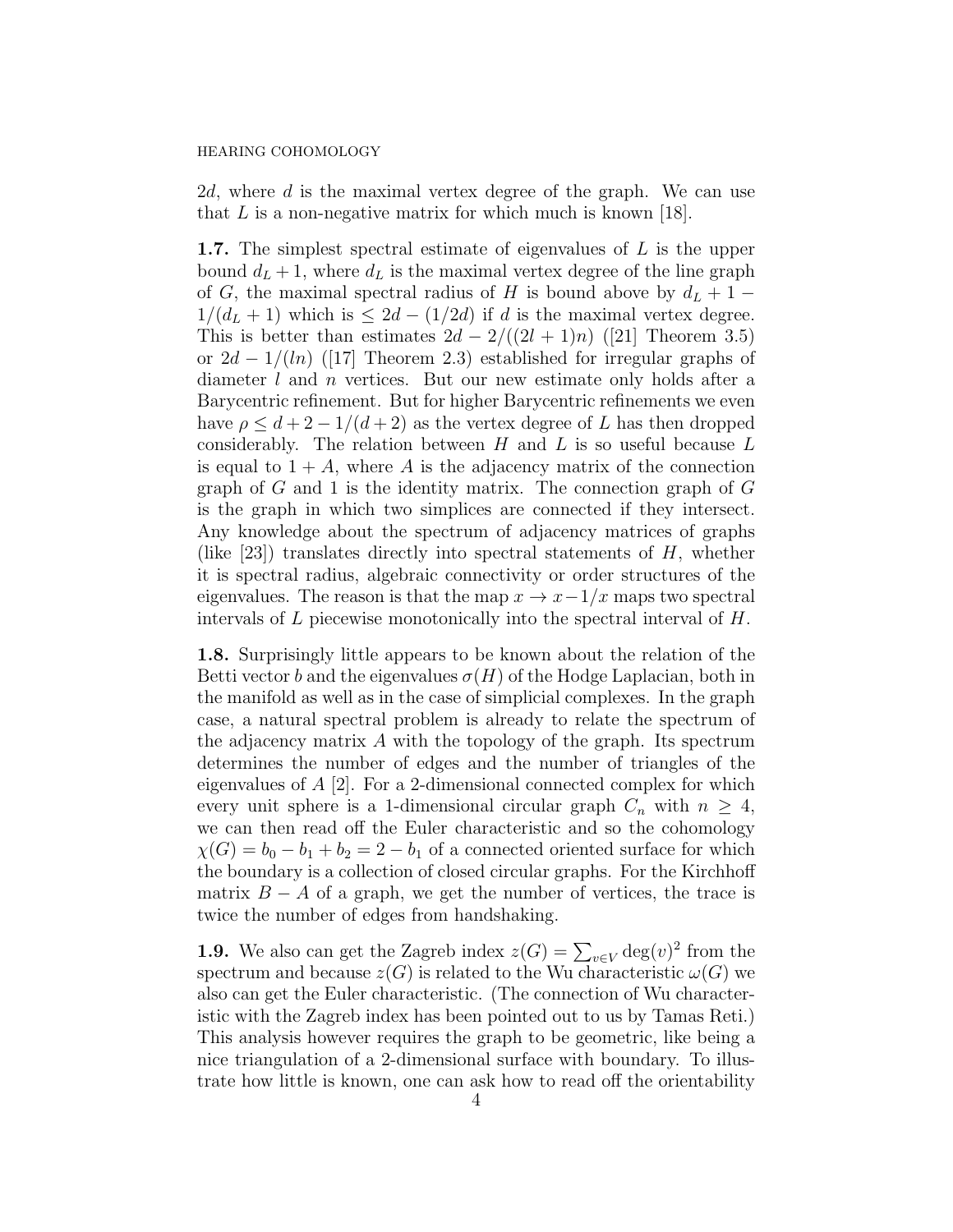of a triangulated surface from the eigenvalues of the Hodge Laplacian  $H$ , without indication from which  $k$ -form vector the zero eigenvalues come from. While non-orientability implies a trivial kernel for the 2 form Laplacian  $H_2$ , we don't yet know how to access non-orientability even in the two dimensional from the spectrum of  $H = H_0 \oplus H_1 \oplus H_2$ or from the spectrum of L.

# 2. RELATIONS BETWEEN SPECTRAL DATA

2.1. Let us report first a fact which is probably well known even-so we have not found a reference despite the existence of a rather large literature on spectral graph theory. For books, see [2, 7, 6, 3, 4, 19, 22, 5]. As much of this literature is also about spectra of the adjacency matrix, the here discussed relation between  $L$  (a shifted adjacency matrix) and  $H$  (a Laplacian matrix) is useful as this relation is usually only available for regular graphs, where the vertex degree is constant.

**2.2.** In the following, we mean with a graph  $G = (V, E)$  the 1-dimensional simplicial complex  $V \cup E$  defined by G and not the Whitney complex. For  $G = K_3$  for example, this means  $G = \{\{1\}, \{2\}, \{3\}, \{1, 2\},\$  $\{2,3\}, \{3,1\}\}\$ and not the set of all subsets of  $\{1,2,3\}$ . In that case,  $b_0, b_1$  are determined by the Kirchhoff Laplacian  $H_0$  alone:

Lemma 1 (Kirchhoff listens to the genus). For any graph equipped with the 1-dimensional complex, the eigenvalues of the Kirchhoff matrix  $H_0$  determines the Betti numbers  $b_0, b_1$  and the eigenvalues of H as well as the eigenvalues of  $H_1$ . Two  $H_0$  isospectral graphs are strongly isospectral, meaning H-isospectral.

*Proof.* By Euler handshake,  $tr(H_0) = 2|E|$ . We also have  $tr(H_0^0) = |V|$ . The number  $b_0$  is the number of zero eigenvalues of  $H_0(G)$ . Now, by Euler-Poincaré,  $\chi(G) = b_0 - b_1 = |V| - |E|$ . From this, one gets

$$
b_1 = b_0 - |V| + |E| = \ker(H_0) - \text{tr}(1) - \text{tr}(H_0)/2
$$

and the right hand side uses only spectral data.

2.3. This can be compared with two-dimensional smooth regions in the plane which can be glued together to build a Riemann surface, for which only  $b_0$  and  $b_1$  matter. The reason is that we essentially deal with a complex one-dimensional curve then and that the double cover ramified over one-dimensional closed curves is linked to the two dimensional region by Riemann-Hurwitz. So, it is no surprise that one can hear the genus of a drum [8]. We are not aware of any other result, both in the simplicial complex, nor in the manifold case, where one can hear larger Betti numbers  $b_k(M)$  with  $k \geq 2$  from the eigenvalues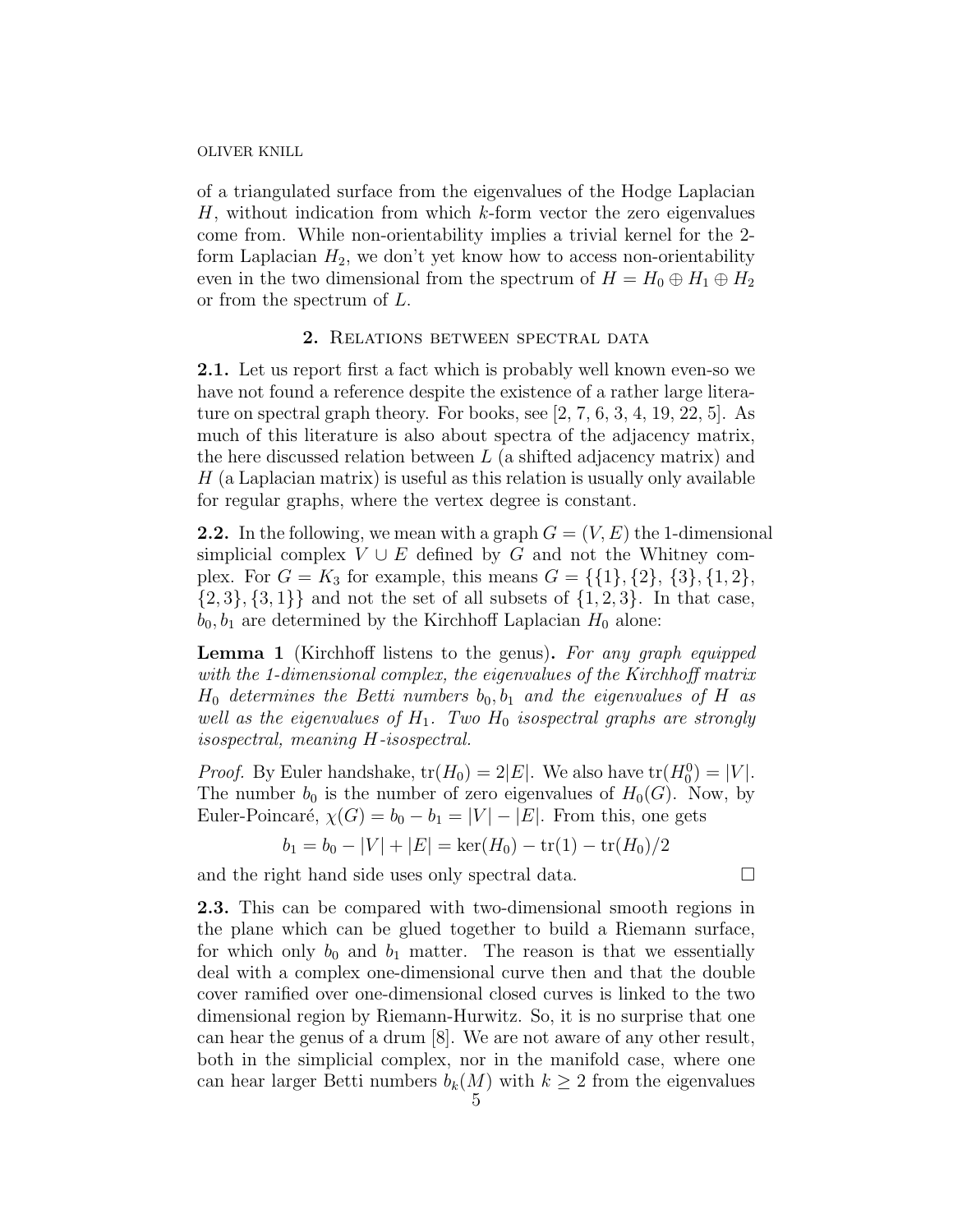of any of the Laplacians on a three or higher dimensional manifold without looking at a sequence of form Laplacians  $H_k$  which build up the Hodge Laplacian  $H = \bigoplus_k H_k$ .

2.4. In the case of a 1-dimensional simplicial complex, where are no higher exterior derivatives like the curl  $d_1$  have to be considered, the spectrum of  $H_0$  determines completely the spectrum of the Hodge operator  $H_1$  and so  $b_1$ .

**Lemma 2** (Hodge listens to the genus). Let  $H$  be the Hodge matrix of a 1-dimensional simplicial complex G. The eigenvalues of the matrix H alone determine the Betti numbers  $b_0, b_1$  of G.

*Proof.* The matrix H has two blocks  $H_0 = d_0^* d_0 = A^* A$  and  $H_1 =$  $d_0 d_0^* = AA^*$ . It is a general fact from linear algebra or the Cauchy-Binet formula for the coefficients of the characteristic polynomial [10] that  $H_0$  and  $H_1$  are essentially isospectral meaning that their nonzero eigenvalues agree. It is also a very special case of McKean-Singer supersymmetry which in general assures that the non-zero Bosonic and Fermonic spectra agree for the Hodge Laplacian [9]. Now, from  $H$ , we can access ker( $H$ ) =  $b_0 + b_1$ . We can also hear the number of eigenvalues as  $tr(1) = |V| + |E|$ . The trace is  $tr(H) = 2|E| + 2|E|$ 4|E|. Therefore, we know both  $|V| = \text{tr}(1) - \text{tr}(H)/4$  and  $|E| =$  $tr(H)/4$  and so  $\chi(G) = |V| - |E| = b_0 - b_1$ . Knowing  $b_0 + b_1$  and  $b_0 - b_1$ determines  $b_0$  and  $b_1$ .

2.5.

Lemma 3 (Connection does not hear the genus). There exist two one-dimensional simplicial complexes which are L-isospectral but which have different  $b_0, b_1$ .

Proof. The following pair of simplicial complexes was given in [15]. The first one,  $G$  is generated by the sets

$$
{\{1,2\},\{1,3\},\{2,6\},\{2,7\},\{6,8\},\{7,4\},\{4,5\}\}\
$$

The second one is generated by

$$
H = \{ \{1, 2\}, \{1, 5\}, \{1, 7\}, \{2, 8\}, \{5, 6\}, \{8, 6\}, \{3, 4\} \ .
$$

2.6. We know however that in all dimensions, the eigenvalues of L determine the Euler characteristic of  $G$  as we have proven that in general, the Euler characteristic  $\chi(G)$  is  $p(G)-n(G)$ , where  $p(G)$  and  $n(G)$ are the number of positive and negative eigenvalues of the connection Laplacian  $L = L(G)$  [15]. In the Barycentric refined case, this will lead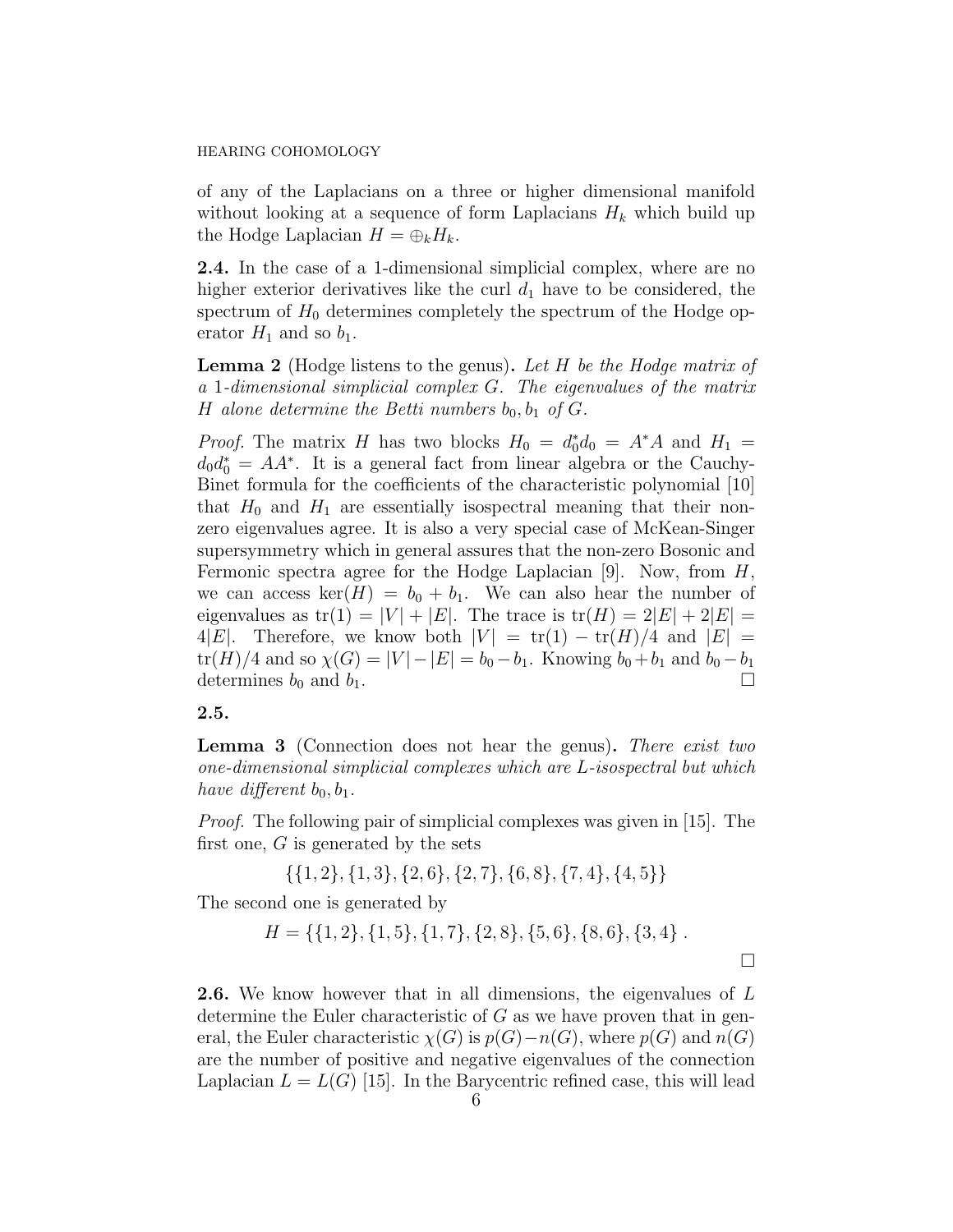to a relation between the eigenvalues 1 and −1 and the Betti numbers. The eigenvectors of  $L - L^{-1}$  and H are of course the same.

## 3. THE THEOREM

3.1. Our main result here relates the Hodge operator with the "Hydrogen operator"  $L - L^{-1}$ . The assumption of G having chromatic number 2 is not that severe but necessary as the above lemma shows. Every Barycentric refinement of a graph has chromatic number 2, the color being the dimension function.

Theorem 1 (Hydrogen and Hodge). Given a graph Γ which is a Barycentric refinement of a one-dimensional complex, then  $L - L^{-1}$ and H are similar. In a suitable basis:  $H = L - L^{-1}$ .

We will prove this in the next section. The etymology of "Hydrogren" was explained in [13], where we looked at the functional  $tr(L - L^{-1})$ which is in general of geometric interest as it is  $\sum_{x} \chi(S(x))$ . In  $\mathcal{R}^3$ with Laplacian  $L = -\Delta$ , the kernel of the inverse  $L^{-1}$  is the Newton potential  $V_x(y) = 1/(4\pi|x-y|)$  because of Gauss divgrad $(1/|y - y|)$  $x| = -4\pi\delta(x)$ . In quantum mechanics, the Hydrogen Hamiltonian is  $-h^2/(2m)\Delta - e^2/(4\pi\epsilon_0 r)$  has at least a formal analogy to  $L - L^{-1}$ .

**3.2.** Here is a simple example. We take  $G = \{\{1\}, \{2\}, \{3\}, \{1, 2\}, \{2, 3\}\}\$ leading to a graph  $\Gamma$  with 9 vertices. It is the simplicial complex  $G = \{\{1\}, \{2\}, \{3\}, \{4\}, \{5\}, \{1, 4\}, \{2, 4\}, \{2, 5\}, \{3, 5\}\}.$  First, lets write down the connection Laplacian:

$$
L = \left[\begin{array}{ccccccc} 1 & 0 & 0 & 0 & 0 & 1 & 0 & 0 & 0 \\ 0 & 1 & 0 & 0 & 0 & 0 & 1 & 1 & 0 \\ 0 & 0 & 1 & 0 & 0 & 0 & 0 & 0 & 1 \\ 0 & 0 & 0 & 1 & 0 & 1 & 1 & 0 & 0 \\ 0 & 0 & 0 & 0 & 1 & 0 & 0 & 1 & 1 \\ 1 & 0 & 0 & 1 & 0 & 1 & 1 & 1 & 0 \\ 0 & 1 & 0 & 1 & 0 & 1 & 1 & 1 & 1 \\ 0 & 0 & 1 & 0 & 1 & 0 & 1 & 1 & 1 \\ 0 & 0 & 1 & 0 & 1 & 0 & 0 & 1 & 1 \end{array}\right]
$$

.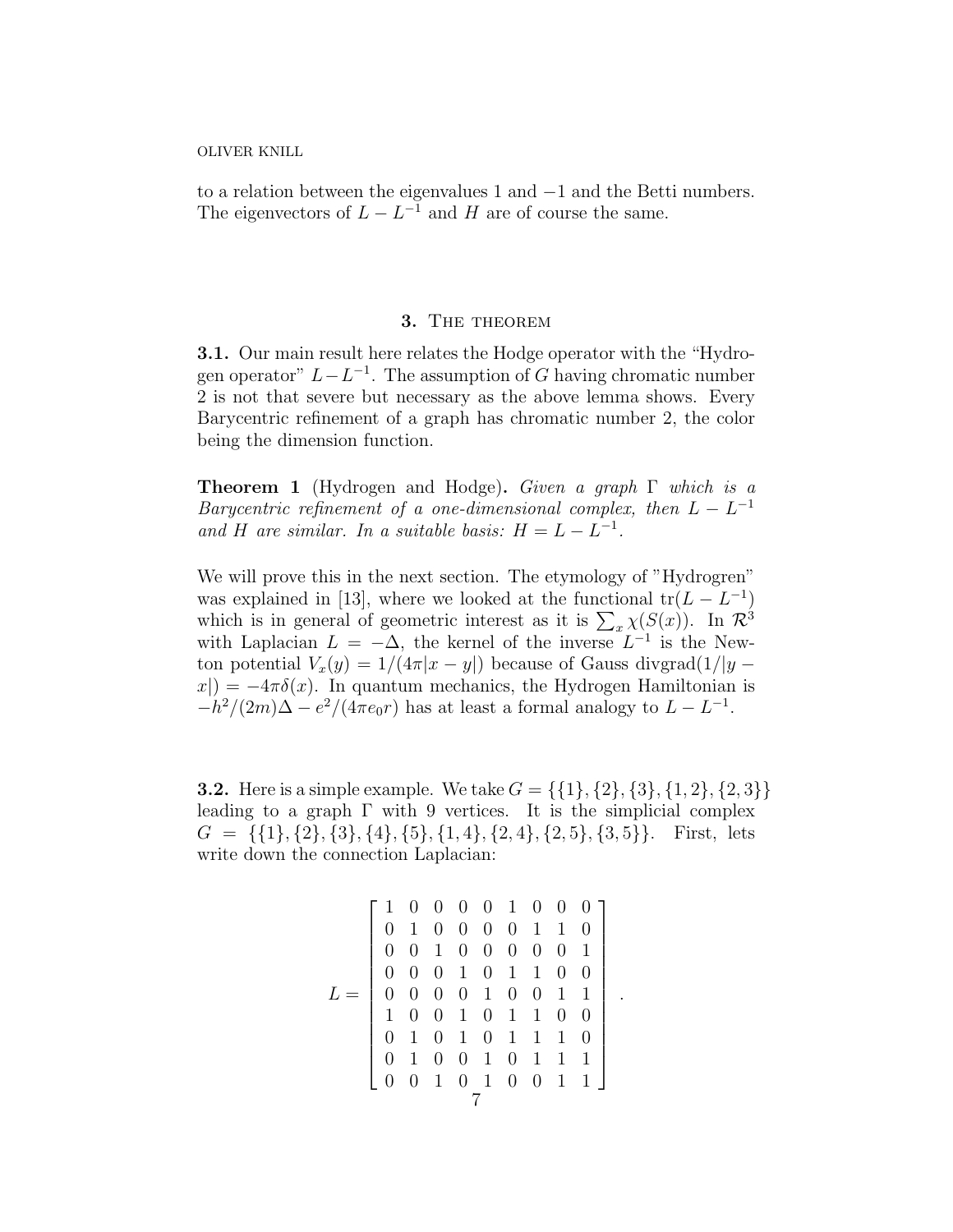The Dirac matrix  $D = d + d^*$  is

|     |                |                |                          |                |              |                             |                | $0 \t 0 \t 0 \t 0 \t -1 \t 0 \t 0 \t 0 \t 1$ |
|-----|----------------|----------------|--------------------------|----------------|--------------|-----------------------------|----------------|----------------------------------------------|
|     | 0              | $\overline{0}$ | $\overline{0}$           |                |              | $0 \t0 \t0 \t-1 \t-1 \t0$   |                |                                              |
|     | 0              | $\overline{0}$ | $\overline{0}$           |                |              | $0 \quad 0 \quad 0 \quad 0$ |                | $0 \quad -1 \quad$                           |
|     | 0              | $\overline{0}$ | $\overline{0}$           |                |              | $0 \quad 0 \quad 1 \quad 1$ | $\overline{0}$ | $\hspace{1.6cm}0$                            |
| $=$ | $\overline{0}$ | $\overline{0}$ |                          |                |              | $0 \t0 \t0 \t0 \t0$         | $1 \quad 1$    |                                              |
|     |                |                |                          |                |              | $-1$ 0 0 1 0 0 0            | $\overline{0}$ | $\hspace{1.6cm}0$                            |
|     | $\Omega$       |                |                          |                | $-1$ 0 1 0 0 | $\overline{0}$              | $\overline{0}$ | $\hspace{1.6cm}0$                            |
|     | $\Omega$       | $-1$ 0         |                          | $\overline{0}$ | $1 \quad 0$  | $\overline{0}$              | $\overline{0}$ | $\hspace{1.6cm}0$                            |
|     |                |                | $0 \t -1 \t 0 \t 1 \t 0$ |                |              | $\overline{0}$              | $\overline{0}$ | 0                                            |

made of the incidence matrix  $d_0$ , (the lower left block) which is the gradient mapping 0-forms to 1-forms as well as its adjoint  $d_0^*$ , (the upper right block) which is the divergence mapping 1-forms to 0-forms. The Hodge Laplacian  $H = D^2 = (d + d^*)^2$  has now a diagonal block structure  $H_0 \oplus H_1$ , where  $H_0$  is the Helmholtz matrix (a  $5 \times 5$  matrix). The 1-form block is a  $4 \times 4$  matrix  $H_1$  which is essentially isospectral to  $H_0$ . It is an invertible Jacobi matrix in this case, reflecting that  $b_1 = 0$ :

$$
H = \left[\begin{array}{ccccccc} 1 & 0 & 0 & -1 & 0 & 0 & 0 & 0 & 0 \\ 0 & 2 & 0 & -1 & -1 & 0 & 0 & 0 & 0 \\ 0 & 0 & 1 & 0 & -1 & 0 & 0 & 0 & 0 \\ -1 & -1 & 0 & 2 & 0 & 0 & 0 & 0 & 0 \\ 0 & -1 & -1 & 0 & 2 & 0 & 0 & 0 & 0 \\ 0 & 0 & 0 & 0 & 0 & 2 & 1 & 0 & 0 \\ 0 & 0 & 0 & 0 & 0 & 1 & 2 & 1 & 0 \\ 0 & 0 & 0 & 0 & 0 & 0 & 1 & 2 & 1 \\ 0 & 0 & 0 & 0 & 0 & 0 & 0 & 1 & 2 \end{array}\right]
$$

.

.

The Green's function is

$$
L^{-1} = g = \begin{bmatrix} 0 & 0 & 0 & -1 & 0 & 1 & 0 & 0 & 0 \\ 0 & -1 & 0 & -1 & -1 & 0 & 1 & 1 & 0 \\ 0 & 0 & 0 & 0 & -1 & 0 & 0 & 0 & 1 \\ -1 & -1 & 0 & -1 & 0 & 1 & 1 & 0 & 0 \\ 0 & -1 & -1 & 0 & -1 & 0 & 0 & 1 & 1 \\ 1 & 0 & 0 & 1 & 0 & -1 & 0 & 0 & 0 \\ 0 & 1 & 0 & 1 & 0 & 0 & -1 & 0 & 0 \\ 0 & 0 & 1 & 0 & 1 & 0 & 0 & -1 & 0 \\ 0 & 0 & 1 & 0 & 1 & 0 & 0 & 0 & -1 \end{bmatrix}
$$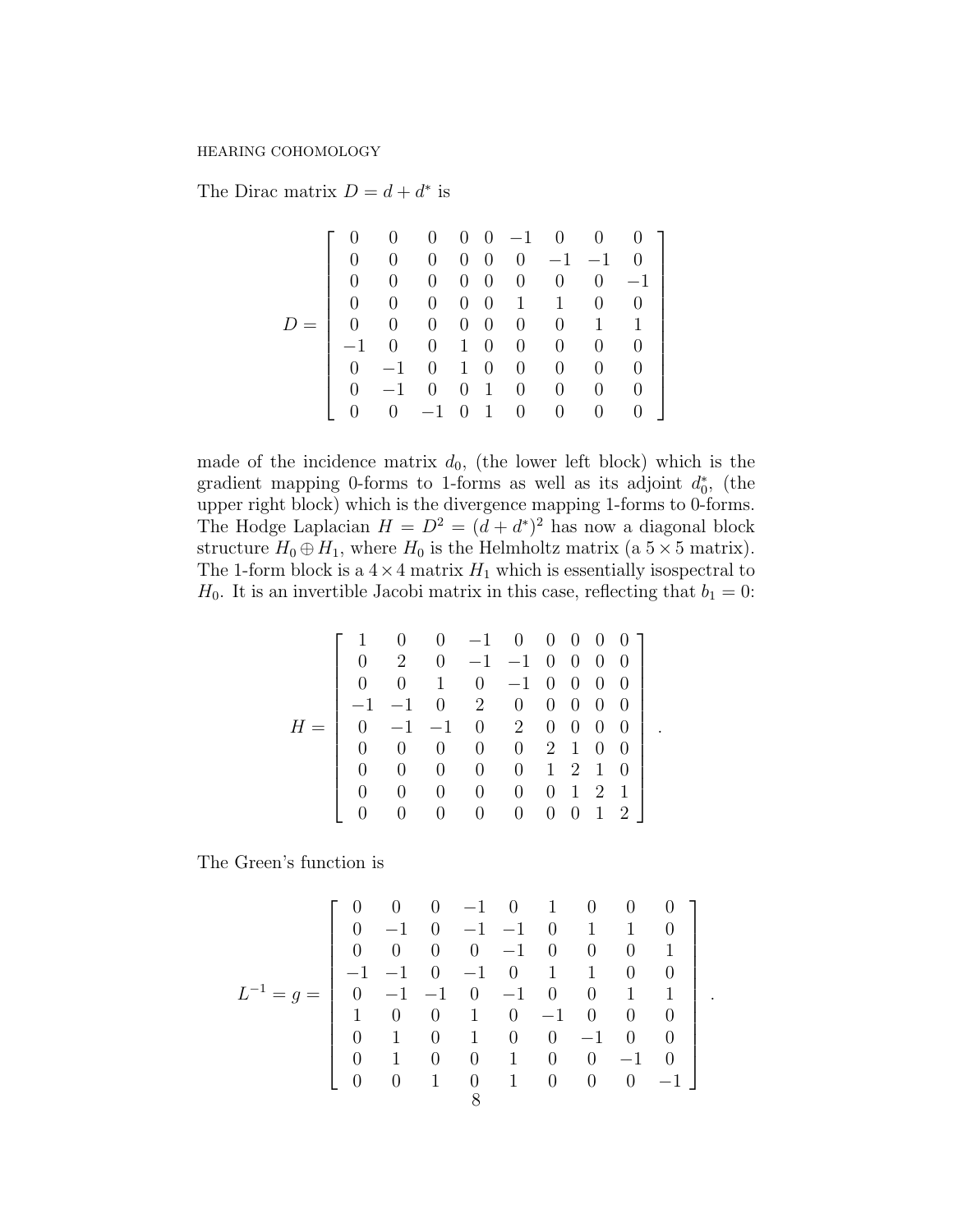The Hydrogen operator is the sign-less Hodge matrix. It is a nonnegative matrix:

$$
L-g = \begin{bmatrix} 1 & 0 & 0 & 1 & 0 & 0 & 0 & 0 & 0 \\ 0 & 2 & 0 & 1 & 1 & 0 & 0 & 0 & 0 \\ 0 & 0 & 1 & 0 & 1 & 0 & 0 & 0 & 0 \\ 1 & 1 & 0 & 2 & 0 & 0 & 0 & 0 & 0 \\ 0 & 1 & 1 & 0 & 2 & 0 & 0 & 0 & 0 \\ 0 & 0 & 0 & 0 & 0 & 2 & 1 & 0 & 0 \\ 0 & 0 & 0 & 0 & 0 & 1 & 2 & 1 & 0 \\ 0 & 0 & 0 & 0 & 0 & 0 & 1 & 2 & 1 \\ 0 & 0 & 0 & 0 & 0 & 0 & 0 & 1 & 2 \end{bmatrix}
$$

.

The eigenvalues of H are  $\sigma(H) = \{\frac{1}{2}$  $\frac{1}{2}(5+\sqrt{5}), \frac{1}{2}$  $\frac{1}{2}(5+\sqrt{5}), \frac{1}{2}$  $\frac{1}{2}(3+\sqrt{5}),$ 1  $\frac{1}{2}$   $(3 + \sqrt{5}), \frac{1}{2}$  $rac{1}{2}(5 -$ √  $\overline{5}$ ,  $\frac{1}{2}$  $rac{1}{2}(5 -$ √  $\overline{5}$ ,  $\frac{1}{2}$  $rac{1}{2}(3 -$ √  $\overline{5}$ ,  $\frac{1}{2}$  $rac{1}{2}(3 -$ √  $\overline{5}$ , 0 }. The eigenvalues of L are  $\sigma(L) = \{3.87603, 2.9563, 1.90649, 1.20906, 1,$ −0.827091, −0.524524, −0.338261, −0.257996 }. The eigenvalues of  $L^{-1}$  are  $\sigma(g) = \{-3.87603, -2.9563, -1.90649, -1.20906, 1, 0.827091,$ 0.524524, 0.338261, 0.257996 } in accordance to the Zeta function functional equation assuring that  $L^2$  and  $L^{-2}$  have the same eigenvalues if the complex is one-dimensional [16].

**3.3.** Using a coordinate change with diagonal matrix  $U$  having entries  $\omega(x)$  for  $\dim_G(x) = 0$  and 1 for  $\dim_G(x) = 1$ , the matrix  $H^+ = U H U^T$ is the sign-less Hodge Laplacian. Now,  $L - L^{-1} = U H U^{T} = H^{+}$ . We have implemented the matrices explicitly using a computer algebra system and included the code at the end. There are many puzzles which remain: we have no idea yet for example how to fix a relation between  $L$  and  $H$  in the higher dimensional case. We believe that there should be a deformation of  $L$  which still makes this happen as we have seen examples, where a change of L works. For a triangle complex  $K_3$ for example, we just have to change the interaction energy between the 2-dimensional simplex and the others and still get  $H = L - L^{-1}$ . Maybe, in general, a small tuning suffices to achieve a connection of H with a non-negative  $0 - 1$  matrix L for which the spectral analysis is easier.

3.4. As explained below, one can get intuition from physics. The matrix entries can be seen as manifestations of energy potentials. There are indications in the form of examples which suggest that we can change L to still have a Hydrogen formula. This leads to gauge fields. Already the conjugation  $H \to U H U^T$  is a gauge change even so trivial. It corresponds to a gauge field. The hope is that the inclusion of more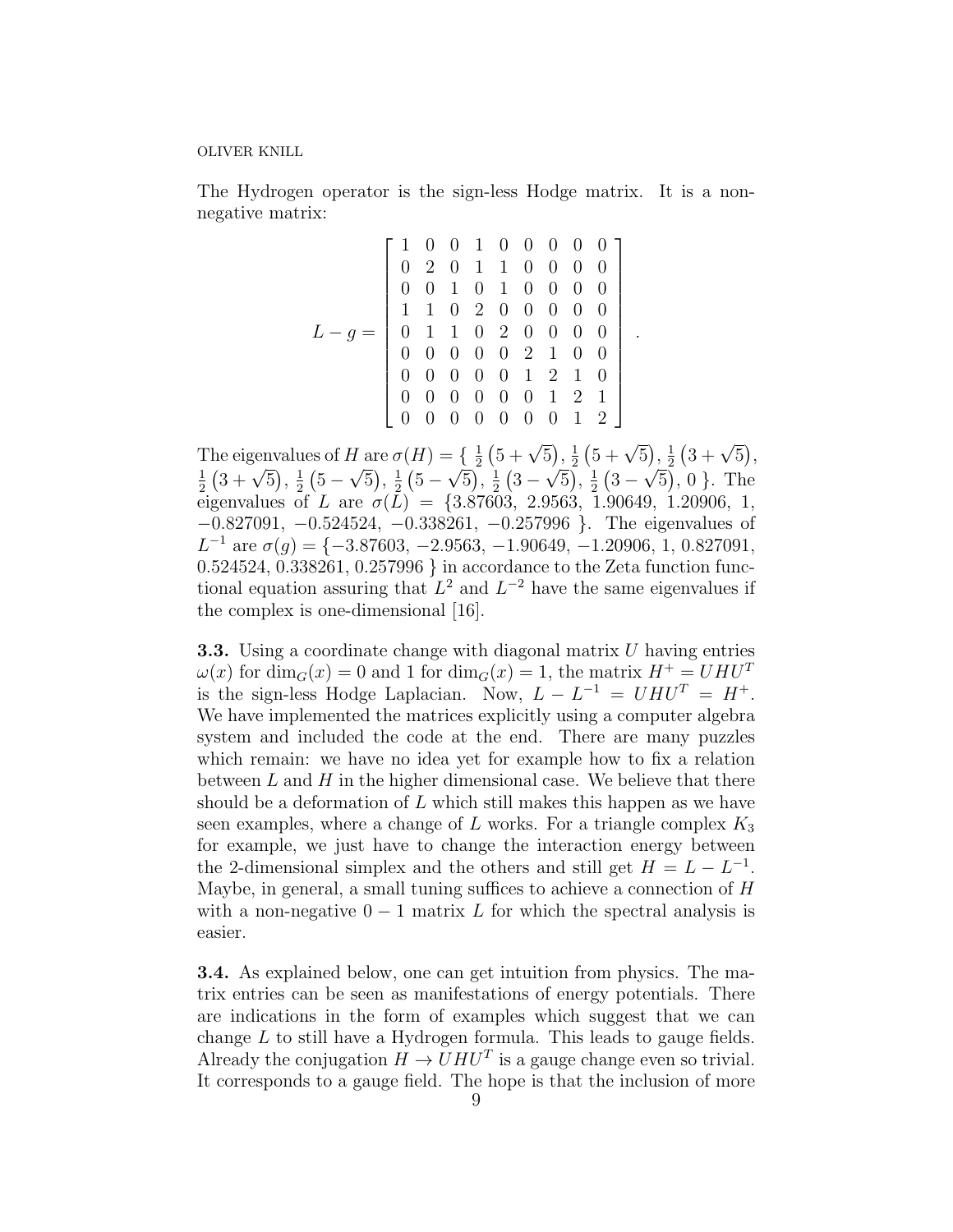general gauge fields (which changes the spectrum of  $L$ ) would allow to save the algebraic relation between  $L$  and  $H$  also in higher dimensions.

Corollary 1. For a Barycentric refined graph, the sign-less Hodge matrix H is a non-negative matrix which satisfies  $H = L - L^{-1}$  and  $H^2 + 2 = L^2 + L^{-2}.$ 

3.5. A matrix A is called reducible if there is a basis in which it can be written  $A = A_1 \oplus A_2$ . If no such decomposition is possible, the matrix is called irreducible. For a non-negative matrix, irreducibility is equivalent to the statement that there exists k such that  $A^k$  is a positive matrix, meaning that all entries  $A^k(x, y)$  are positive. Both H and L are non-negative matrices in a suitable basis. If the graph is connected and is not zero-dimensional, then  $H$  is reducible but  $L$  is irreducible. We can also use that in one dimensions, the spectrum of  $L^2$  is the same than the spectrum of  $L^{-2}$ .

Corollary 2. For a connected Barycentric refined graph, the maximal eigenvalue of the Kirchhoff matrix  $H_0$  has multiplicity 1.

**3.6. Example.** If  $\Gamma = C_n$  is a circular graph with even n, then  $\lambda_k =$  $4\sin^2(\pi k/n)$  are the eigenvalues of  $H = L - L^{-1}$  and  $2 + 16\sin^4(\pi k/n)$ are the eigenvalues of  $K = H^2 + 2 = L^2 + L^{-2}$ . This example was the first time we have seen the relation  $H = L - L^{-1}$ . It was essential to find an explicit Zeta function of in the Barycentric limit [16].

### 4. The proof of the theorem

4.1. In order to prove the result, we need to know the matrix entries of the Green's function  $g = L^{-1}$ . We know already the diagonal entries  $g(x, x) = 1 - \chi(S(x))$ . This means that for a zero-dimensional simplex x, we have  $g(x, x) = 1 - d(x)$ , where  $d(x)$  is the vertex degree and  $q(x, x) = 2$  if x is a one-dimensional simplex. Because  $L(x, x) = 1$ , we have  $L(x, x) - g(x, x) = d(x)$  on the zero-dimensional sector and  $L(x, x) - g(x, x) = 2$  for the one-dimensional sector. This matches the matrix entries of  $H$  in the diagonal. In order to prove the result we have to establish:

**Lemma 4.** a)  $g(x, y) = 0$  if  $\dim(x) \neq \dim(y)$  and  $x \cap y = \emptyset$ . b)  $q(x, y) = 1$  if  $\dim(x) \neq \dim(y)$  and  $x \subset y$  or  $y \subset x$ . c)  $g(x, y) = -1$  if  $dim(x) = dim(y) = 0$  and  $(x, y) \in E$ . d)  $g(x, y) = 0$  if  $dim(x) = dim(y) = 1$ .

Proof. We can use this data to build each column vector of g. Now just compute the dot product of a y row vector  $v$  of  $L$  with a x column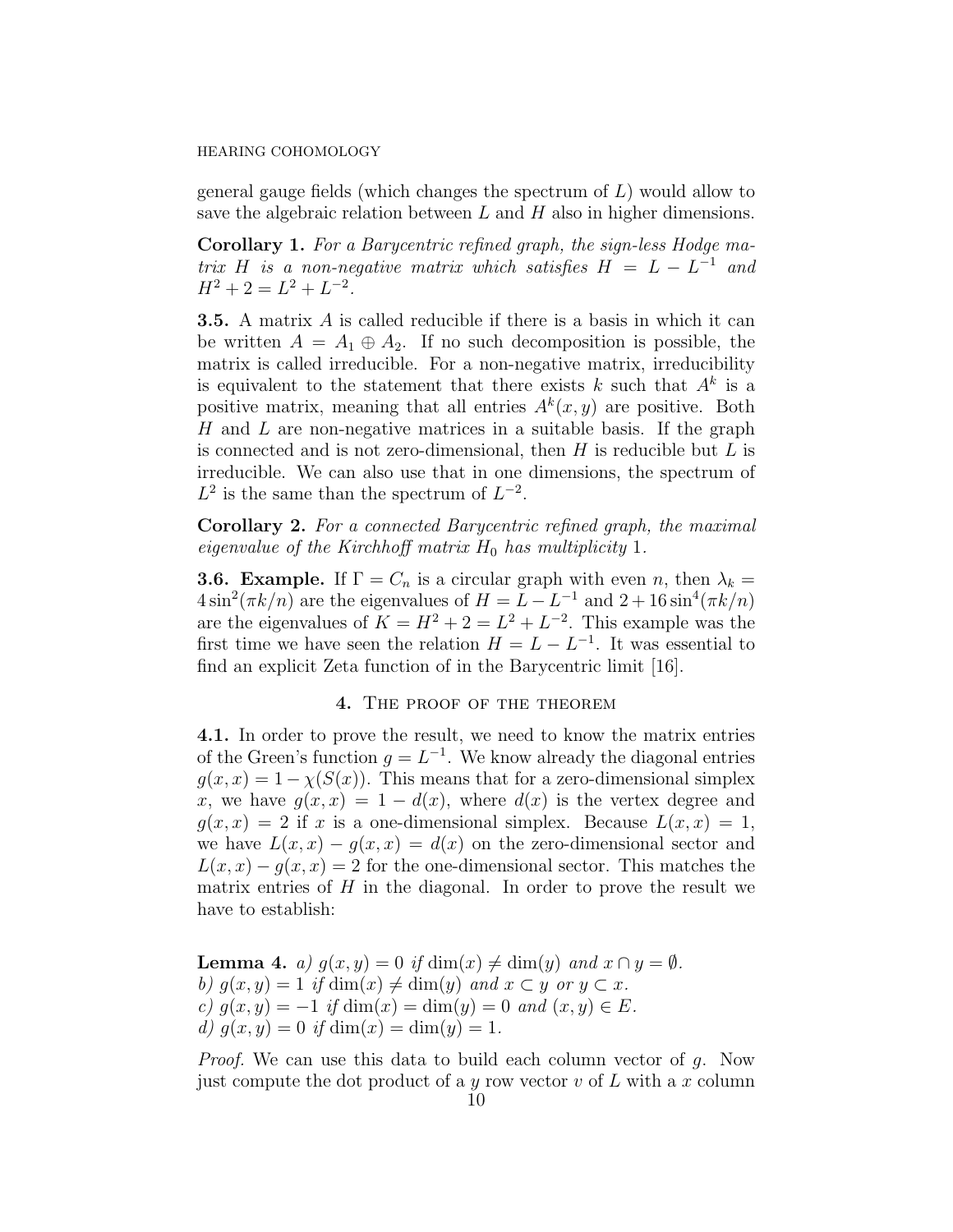vector w of q and compute  $v \cdot w$ . If  $x = y$ , this is 1 as there is a hit  $1 - \chi(S(x))$  and then there are  $S(x)$  terms  $-1$ . For  $x \neq y$ , then the dot product has only two terms, one being 1, the other −1. Here are a bit more details even so the general case will make this obsolete:

As G is a Barycentric refinement, its vertices are 2-colorable. Any coloring with coloring 0, 1 as well as an orientation of the edges defines a basis. The alternating sign change of the basis assures that  $H_0^+ = B + A$ which is the sign-less Kirchhoff matrix. It is isospectral to  $H_0 = B - A$ . We will show that  $L - L^{-1} = B + A$ .

a) First the diagonal: since  $H = L-g$ , where g is the Green's operator, we know all the entries of q. In the diagonal we have  $q(x, x) = 1 \chi(S(x)) = 1 - \deg(x)$ . As  $L(x, x) = 1$ , we have  $(L - L^{-1}(x, x)) =$  $H(x, x) = \deg(x)$ . Note that this works also on the 1-form sector as every edge has exactly two neighbors and therefore  $(L - L^{-1})(x, x) =$  $1 - (1 - \chi(S(x))) = \chi(S(x)) = 2$  for an edge.

b) Now the mixed dimension part: assume  $x \subset y$  where x is zero dimensional and y is one dimensional. Then we know  $L(x, y) = 1$  and  $L^{-1}(x, y) = \omega(x) = 1$ . This means that  $(L - L^{-1})(x, y) = 0$  so that  $L - L^{-1}$  has a block structure.

c) Now we look at the case where  $x, y$  are both zero dimensional. Then  $L(x, y) = 0$  and  $L^{-1}(x, y) = -1$ . This agrees with  $H^{+}(x, y) = B +$  $A(x, y)$ .

d) Finally look at the case where  $x, y$  are both 1-dimensional. Then  $L(x, y) = 1$  if  $x \cap y$  is not empty and  $L(x, y) = 0$  else. We can use  $L^{-1}(x, y) = 0$  to get  $(L - L^{-1})(x, y) = 1$ . Also, if x, y do not intersect, then  $L^{-1}(x, y) = 0.$ 

**4.2.** The full generalization uses the "star"  $St(x)$  of x, which is the set of all  $y \in G$  if  $x \subset y$ . It is a collection of simplices, but not a simplicial complex in general. It defines a graph  $S^+(x)$  in the Barycentric refinement  $G_1$ . There is a subtlety: while we know that for a simplicial complex  $G$ , the Euler characteristic of  $G$  and its Barycentric refinement  $G_1$  are the same, this is not true for sets of simplices which are not simplicial complexes. Take  $A = \{\{1\}, \{1,2\}\}\$  which is not a simplicial complex but which has Euler characteristic  $\chi(A) = \sum_{x \in A} \omega(x)$ with  $\omega(x) = (-1)^{\dim(x)-1} = 1 - 1 = 0$ . The Barycentric refinement  $A_1$ of  $A$  is now the complete graph  $K_2$  which has Euler characteristic 1. It is the fact that the star is not a simplicial complex which requires us to compute in G and does not allow us not escape to its Barycentric refinement, which is a graph.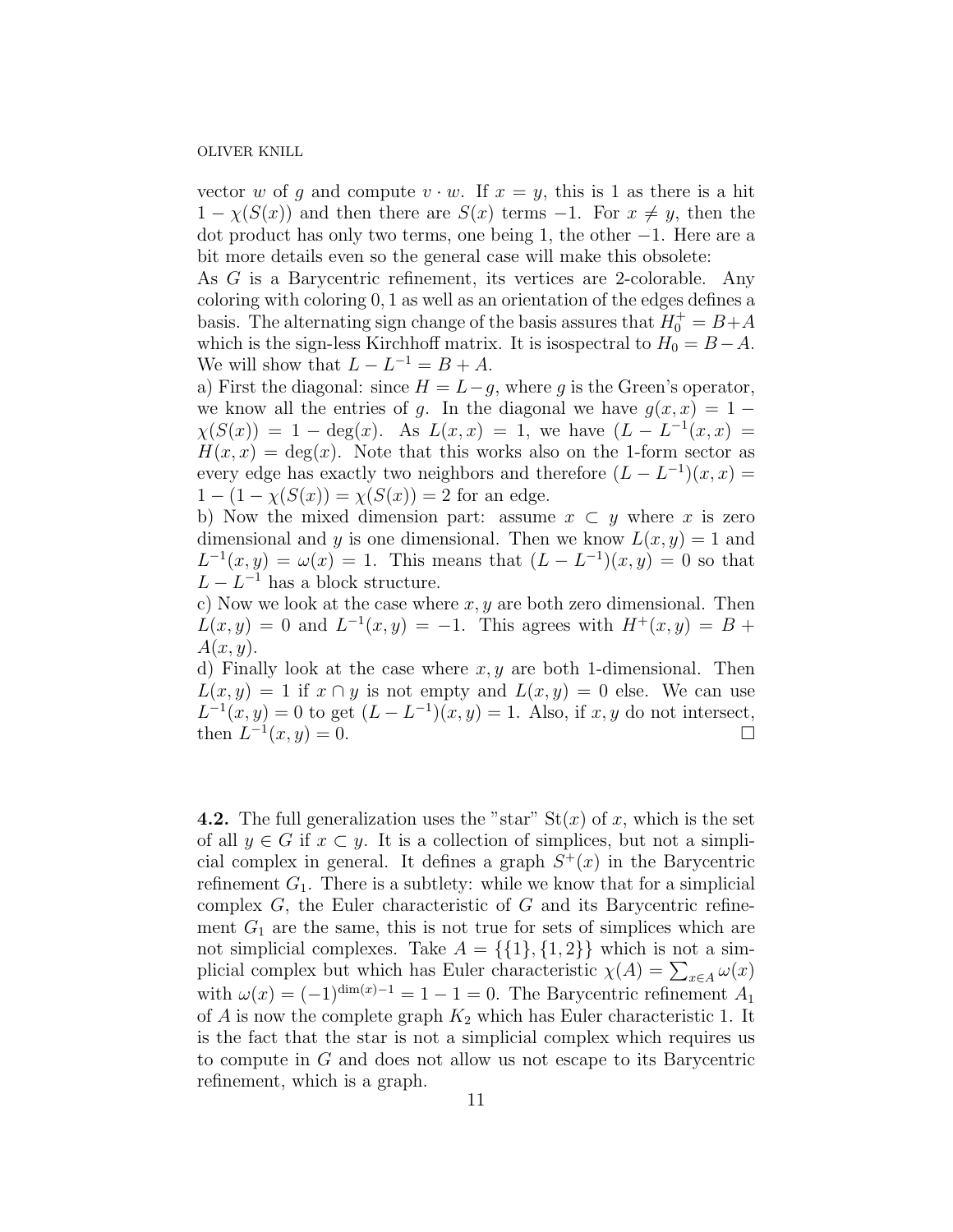4.3. The following "Green star formula" is the ultimate answer about the Green function entries.

Proposition 1 (Green Star formula).

$$
g(x, y) = \omega(x)\omega(y)\chi(\text{St}(x) \cap \text{St}(y))
$$

*Proof.* (Sketch) We know by Cramer that  $g(x, y) = adj(L)(x, y)/det(L)$ , where  $\text{adj}(L)$  is the matrix L with row x and column y deleted. Now proceed by induction in the same way as for the unimodularity theorem. For proving the formula for a pair  $x, y$ , consider an other maximal simplex z away from x and y (which is possible if we don't deal with a complete graph), then use the multiplicative Poincaré-Hopf formula for the change of the determinant: both sides are multiplied by  $1-\chi(S(z))$ . See [12].

4.4. The Green star formula gives the inverse in a concrete way. One can also write the matrix multiplication  $Lg = 1$  and verify each entry:

$$
\sum_{z} L(x, z)\omega(z)\chi(\mathrm{St}(z) \cap \mathrm{St}(y)) = 0
$$

if  $x \neq y$  and

$$
\sum_{z} L(x, z)\omega(z)\chi(\text{St}(z) \cap \text{St}(x)) = \omega(x) .
$$

Using the notation  $z \sim x$  if  $x \cap z$  intersect: it means for  $x \neq y$ 

$$
\sum_{z \sim x} \omega(z) \chi(\text{St}(z) \cap \text{St}(y)) = 0
$$

and

$$
\sum_{z \sim x} \omega(z) \chi(\text{St}(z) \cap \text{St}(x)) = \omega(x) .
$$

These are both local Gauss-Bonnet statements similar as in [14]. The Green star formula is equivalent to these two statements about stars in simplicial complexes.

4.5. Remarks.

1) We have in particular  $g(x, x) = \chi(\text{St}(x))$  which means the selfinteraction energy of a simplex is the Euler characteristic of its star. 2) If we look at the dual star  $W^{-}(x) = \text{St}^{-}(x)$  of x, which is the set of all  $y \in G$  with  $y \subset x$ , then this is a complete simplicial complex with Euler characteristic 1. We can now write

$$
L(x, y) = \chi(W^-(x) \cap W^-(y)) .
$$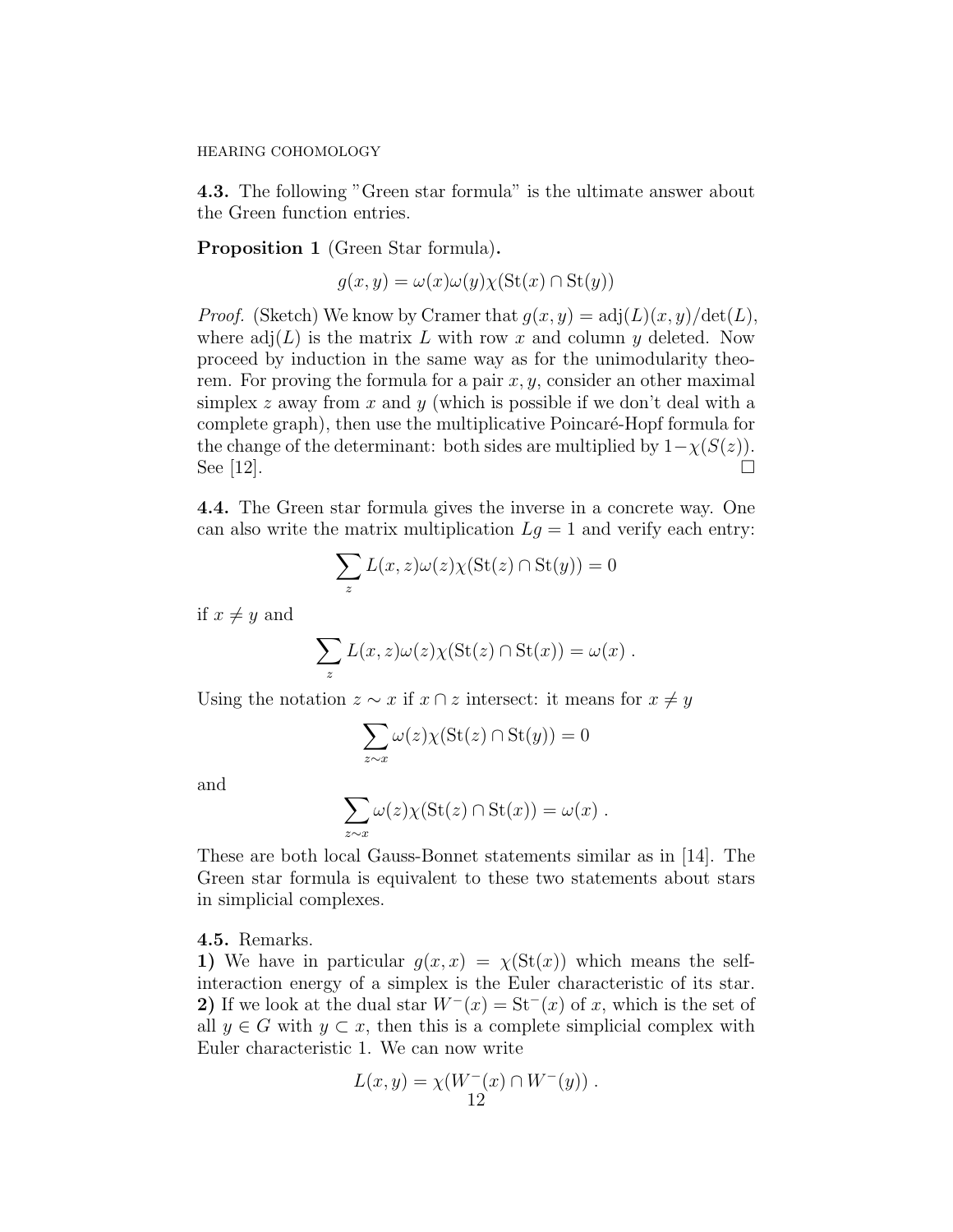We see from this that the matrix L refers to the inside stable part of the simplices while the inverse matrix  $g$  refers to the outside unstable part of the simplices.

**4.6.** The connection matrix  $L$  is conjugated to

$$
M(x,y) = \omega(x)\omega(y)\chi(W^-(x)\cap W^-(y))\ .
$$

The inverse g is conjugated via the diagonal matrix  $Diag(\omega(x))$  to

$$
h(x,y) = \chi(W^+(x) \cap W^+(y)) \ .
$$

We see an obvious duality. Mending the two pictures requires to go into the complex. Define the diagonal matrix  $U$  which has the diagonal entries  $U(x, x) = \sqrt{\omega(x)}$ . Now we can look at

$$
Y = U(L - g)U
$$

While  $L - g$  is isospectral to the Hodge Laplacian  $H = (d + d^*)^2$ , the turned operator Y is of the form  $H_0 \oplus (-H_1)$ . Now, paired with the energy theorem  $\sum_{x} \sum_{y} g(x, y) = \chi(G)$ , we have a relation with the Wu characteristic

$$
\omega(G) = \sum_{x,y} L(x,y)\omega(x)\omega(y)
$$

which is the total energy of the operator M.

Proposition 2. For any 1-dimensional complex which is a Barycentric refinement, we have  $\sum_{x} \sum_{y} Y(x, y) = \chi(G) - \omega(G)$ .

4.7. Now this is interesting, as the energy is still a combinatorial invariant, a quantity which does not change if we make a Barycentric refinement. We have actually proven in [11], see also [13] that for geometric complexes with boundary,  $\chi(G)-\omega(G)=\omega(\delta G)$ . If we interpret the curvature for  $\chi(G) - \omega(G)$  as an energy of G, we see that it is located on the boundary of a complex and that the total energy is zero in the geometric case. For a closed circular graph for example, the total energy of  $Y$  is zero. In higher dimensions, the gauge fields have to be added differently and it is still unclear whether one can deform L to mend the Hydrogen formula. If it is possible, then most likely through a variational mechanism which by wishful thinking should relate to some kind of radiation.

Proposition 3. In general, for any complex G, the total energy of  $M-g$  is  $\chi(G)-\omega(G)$ . This total energy is zero for geometric graphs without boundary. The energy curvature is supported on the boundary of a geometric space with boundary.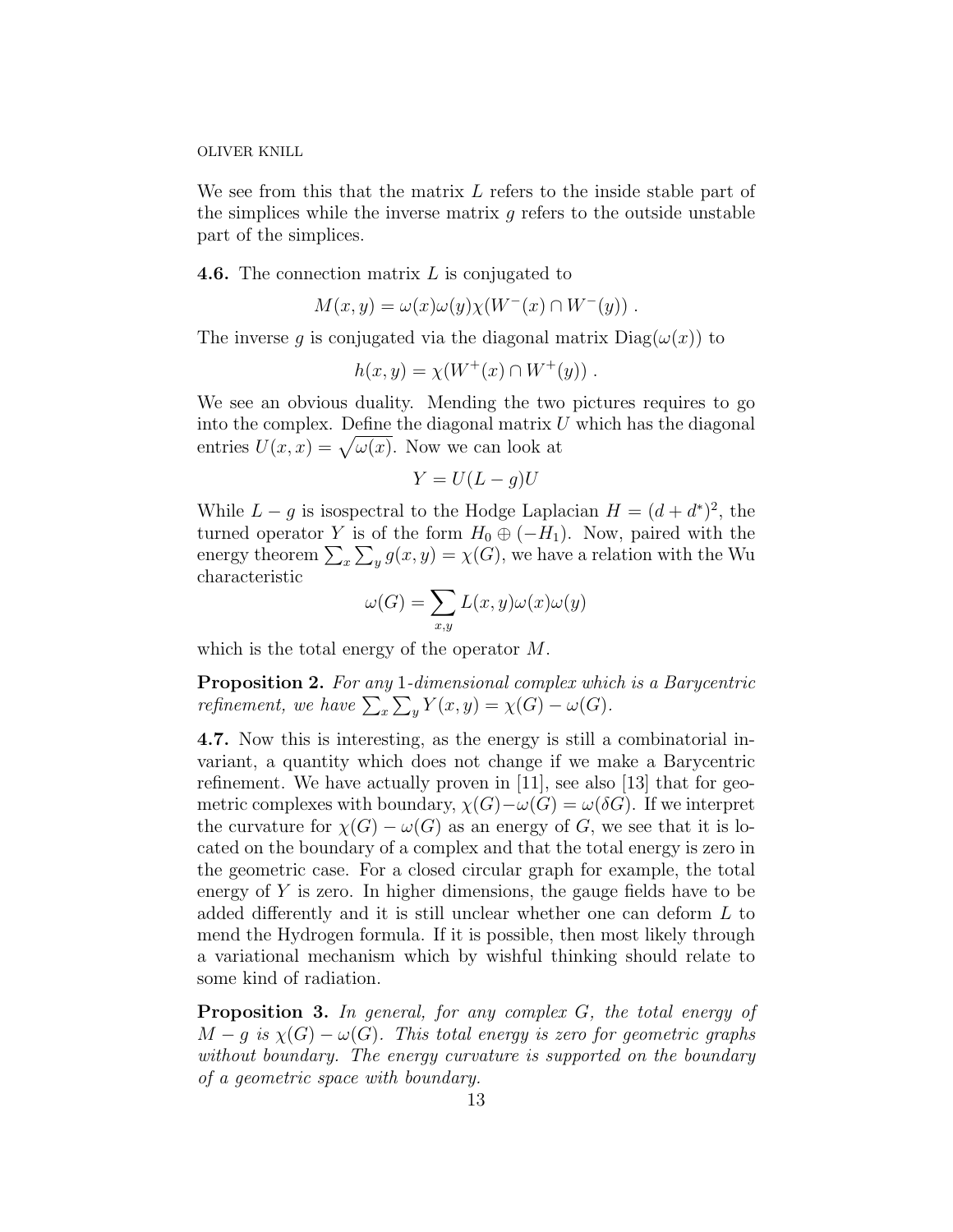4.8. This is not that unfamiliar if we compare a simplicial complex with a space or space time manifold in physics. These manifolds naturally have boundaries as event horizons of singularities. Now, as Hawking famously first pointed out, these boundaries radiate. The analogy is certainly far fetched as what we deal here with relatively basic combinatorial geometry of finite set of sets. Still, it is a mathematical fact that if we define energy of such a geometry as  $\chi(G) - \omega(G)$ , where  $\chi$  is the Euler characteristic and  $\omega$  is the Wu characteristic, then due to Dehn-Sommerville, in the interior of Euclidean like parts of space, the energy density (curvature) is zero and all the energy density is at the boundary or located at topological defects of space. History cautions to speculate as the molecular vortex picture debacle reminds. But fundamental questions about the nature of space and time has always motivated mathematics. Here, we deal with remarkable mathematical theorems like the energy theorem which assures that the sum over all interaction energies of simplices in a simplicial complex is the Euler characteristic of the simplicial complex. And this was certainly motivated by physics of the Laplacian in Euclidean space.

4.9. Let us explain why for any simplicial complex G and any simplex  $x \in G$  the "star formula"  $1-\chi(S(x)) = \chi(\text{St}(x))$  holds. To see the "star formula", we write the unit sphere  $S(x)$  as the Zykov join of its stable and unstable part  $S(x) = S^{+}(x) + S^{-}(x)$  and use that the "genus"  $i(A) = 1 - \chi(A)$  is multiplicative  $1 - \chi(S(x)) = (1 - \chi(S^+(x)))(1 \chi(S^{-}(x))$ ). Now, since the stable sphere  $S^{-}(x)$  is the boundary of a simplicial complex, we have  $1 - \chi(S^{-}(x)) = \omega(x) = (-1)^{\dim(x)}$ . The statement  $(1 - \chi(S^+(x)))\omega(x) = \chi(St(x))$  is true because every simplex in St(x) is bijectively related to a simplex  $St(x) \setminus x$  in  $S(x)$ . A vertex v in  $S(x)$  corresponds to a simplex  $x \cup v$  in  $St(x)$ . In some sense, collapsing the simplex x in the star  $St(x)$  to a point and removing that point gives the stable sphere  $S^+(x)$ .

**4.10.** The fact that for a bipartite graph,  $H_0^+ = B + A$  and the Kirchhoff matrix  $H_0 = B - A$  are unitarily equivalent appears in Proposition 2.2 of [20]. The result more generally holds for completely positive graphs, as these are the graphs which have no odd cycles of length larger than 4 [1]. It already does not apply for the Barycentric refinemd triangular graph  $(K_3)_1$ , where the eigenvalues of  $H_0$  are  $\{7, 5, 4, 4, 2, 2, 0\}$ and the eigenvalues of  $H_0^+$  are  $\{8, 4, 4, 3, 2, 2, 1\}.$ 

4.11. As an application we can compute the eigenvalues of the connection matrices of classes of 1-dimensional operators like circular graphs. The result also sheds light on the eigenvalue structure. Any integer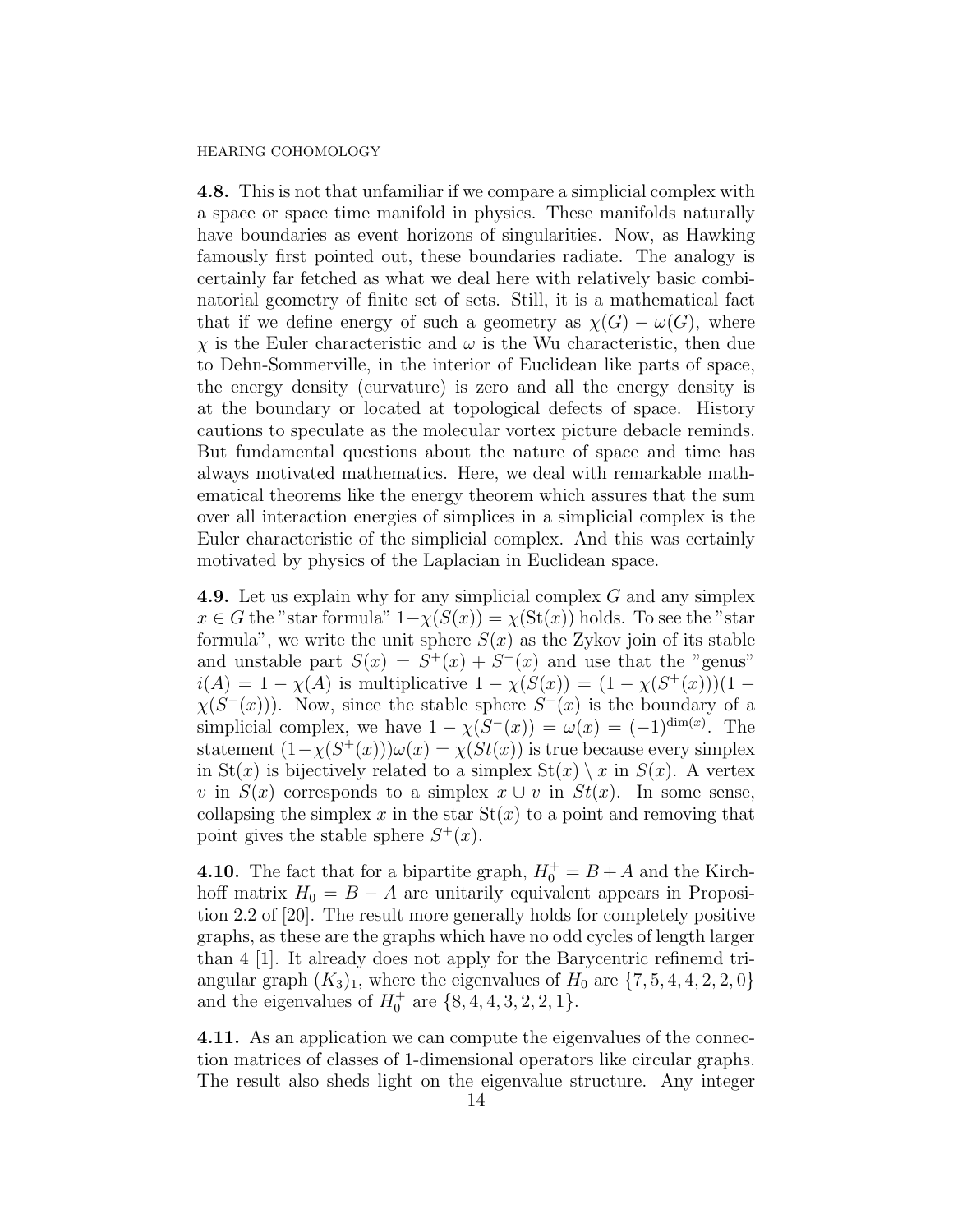eigenvalue for L different from  $1, -1$  leads to non-integer eigenvalues of H. More applications are likely to follow.

# 5. Hearing the cohomology

**5.1.** For a 1-dimensional complex G, the Hodge operator  $H = D^2$ decomposes into two blocks  $H_0 \oplus H_1$ . The Betti numbers are then  $b_k = \dim(\ker(L_k)$  for  $k = 0, 1$ . The  $b_0$  counts the number of connectivity components, the number  $b_1$  counts the number of generators of the fundamental group. We in general can not hear the cohomology of a complex, when listening to  $L$ . The example given is even onedimensional [15].

**5.2.** We assume the complex  $\Gamma$  to be a Barycentric refinement of G. This implies chromatic number 2 for  $\Gamma$  and that  $\Gamma$  is bipartite. Lets look first at the eigenvalue 1:

Lemma 5. For every connectivity component, we have an eigenvalue 1 of L. The eigenvector is a  $\{-1,1\}$ -coloring supported on vertices of Γ which were zero dimensional in G. Every connected component has exactly one eigenvalue 1.

*Proof.* We only have to show that every eigenvector  $f$  to an eigenvalue 1 is supported on vertices of  $\Gamma$  which were zero dimensional in G. This can be done by induction on the number of 1-dimensional vertices, (vertices in  $\Gamma$  which were 1-dimensional in G). Lets prove more generally that any eigenvector to the eigenvalue 1 is supported on the 0-dimensional part of the complex, where it is necessarily a coloring. From the fact that  $\sum_{h\sim v,h\in E} f(h) = 0$  we get  $\sum_{h\in E} f(h) = 0$ . We can now use induction. Lets call a vertex with vertex degree 1 a "leaf". An eigenvalue 1 corresponds to an eigenvalue 0 of the adjacency matrix of the connection graph. For every vertex  $v$ , the average of all values on edges connected to  $v$  is zero. Assume there is an edge  $e$  with a leaf attached. Then  $f(e) = 0$ . So, we can apply induction and remove the leaf. Without any leaf, the original complex G must have been a closed loop. Assume that  $f(e) > 0$  for some e. When looking at vertices we see  $f(e)$  changes sign along the edges of the loop and that the two neighbors have the same sign and add up to zero.

**5.3.** Now, we look at the eigenvalue  $-1$ :

Lemma 6. Every homotopically non-trivial closed cycle leads to an eigenvalue  $-1$ . The eigenvector is a  $\{-1,1\}$  coloring of the edges of the cycle and supported on edges. A basis of the eigenspace of  $\lambda_1$  corresponds to a generating set of the fundamental group.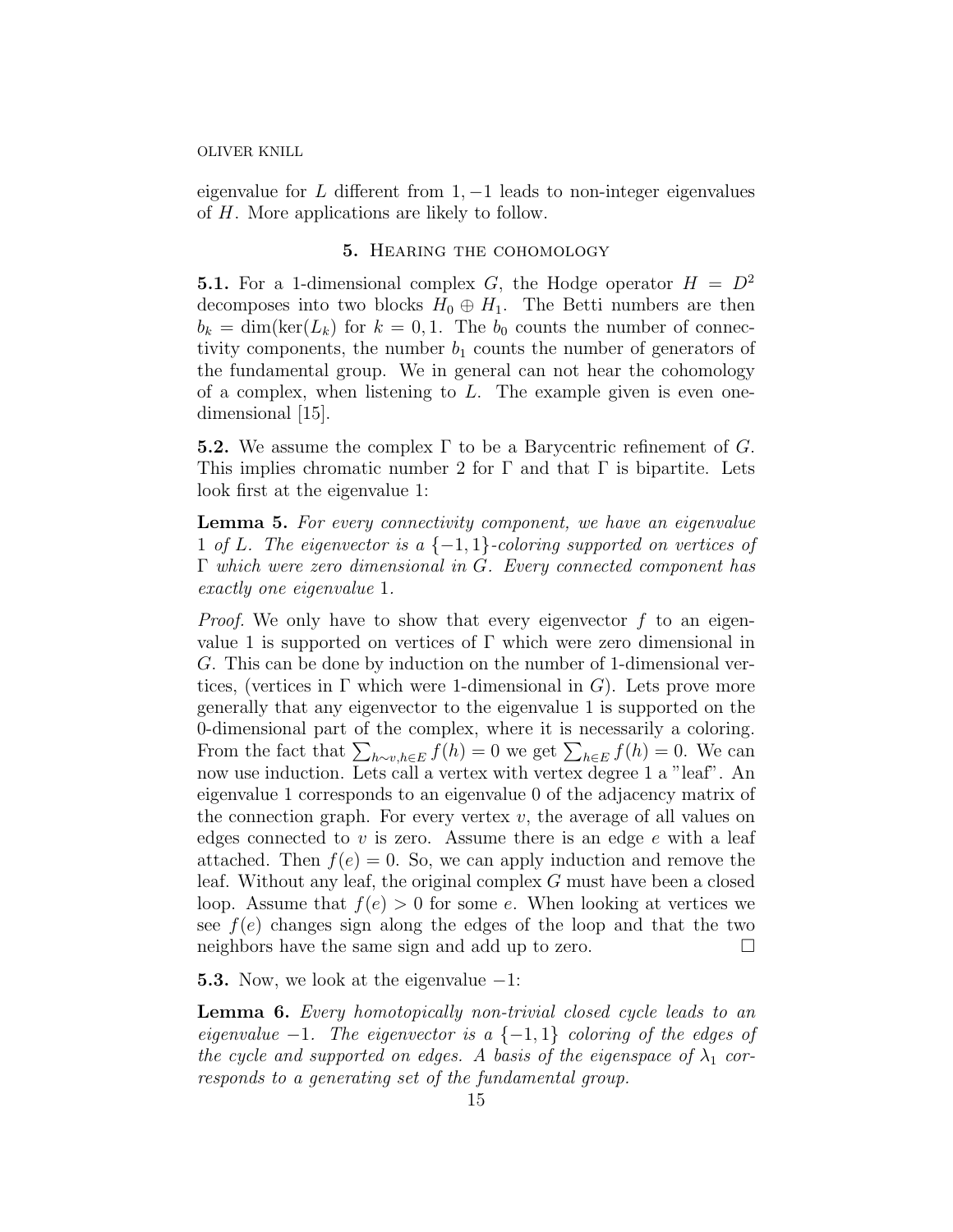Proof. Every cycle leads to an eigenvector: just put alternating values 1, −1 on the edges of a cycle and put 0 everywhere else. The fact that every eigenvector can be traced back to a closed path is a consequence of the Hurwicz theorem relating the fundamental group with the first homology group  $H^1$ . The Hurwicz homomorphism is explicit for  $H$ : take a closed path and build from it a function  $f$  on edges telling how many times an edge has been traversed incorporating the direction. Now apply the heat flow  $\exp(-tH)$  on this function. As the Hodge matrix  $H$  has only nonnegative eigenvalues, the positive eigenvalue part will die out and the limit will be located on the kernel of  $H$ , which gives a representative of the cohomology group  $H<sup>1</sup>$ . It can also be seen from the relation that  $L - L^{-1}$  is similar to H as we have already taken care of the eigenvalues  $0$  of  $H$  which come from eigenvalues  $1$  of  $L$ . and  $L - L^{-1}$  has eigenvectors with the same support than H as the conjugation is done by a diagonal matrix.

5.4. Can we see from the eigenvalues of L, which ones belong to 1 forms and which one belong to 0 forms? The positive eigenvalues of  $L$ are the ones from the 0-forms and the negative eigenvalues of L belong to the 1-forms. For higher dimensional complexes, the eigenvalues of  $M = L - L^{-1}$  can take both values. In the one dimensional case, the eigenvalues are always non-negative. We can also describe every point of  $H(x, y)$ . But in  $M(x, y)$ , we have connections between vertices and edges, while in  $H(x, y)$  we have connections between vertices and vertices, and edges with edges.

**5.5.** If  $G = G_1 \times G_2$  is the product of two 1-dimensional complexes which are Barycentric refinements, then the cohomology of  $G$  is determined by the cohomology of  $G_i$ . Assume we know the eigenvalues of  $G$ , we can from the multiplicities get the eigenvalues of  $G_i$  and so the eigenvalues of the Hodge operators  $H_i$  and from this the eigenvalues of the Hodge operator  $H$  of  $G$ . Can we do that in general for an arbitrary number of products  $G_i$ ?

**5.6.** One should probably first focus on the  $b_2$  case and try to hear the second cohomology  $b_2$  from the spectrum of L. We made some experiments with random complexes and counted the number of different eigenvalues of H and compared this with  $b_2$ . We tried to correlated  $b_2$  with spectral data like the fraction  $\sigma(L)/n$ , where  $\sigma(G)$  counts the number of different eigenvalues of the  $n \times n$  matrix L. Also no relation between the factorization of the characteristic polynomial and  $b_2$  has been found yet. But there are other correlations still to be tried out,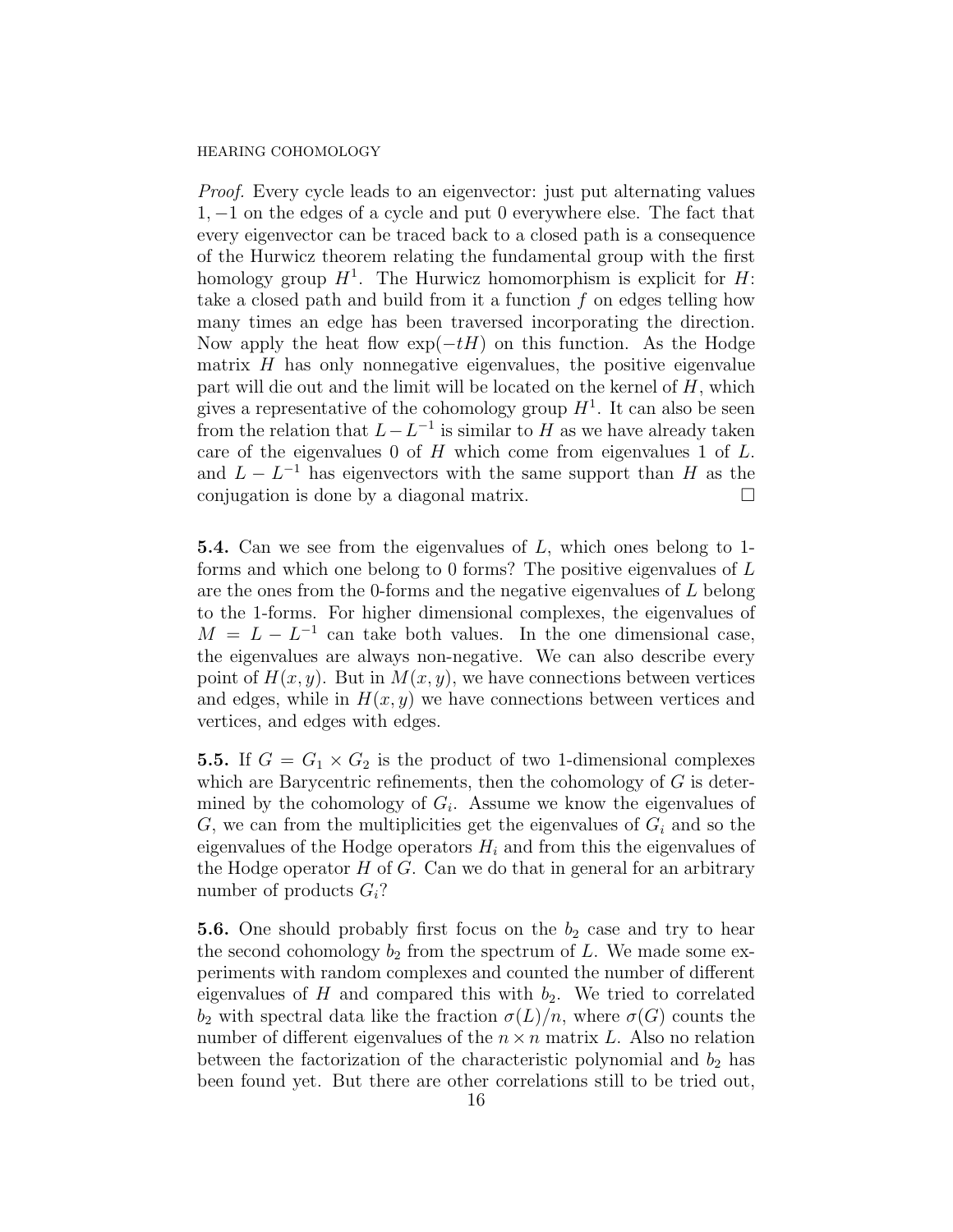

FIGURE 1. The connection graph  $\Gamma'$  of the figure 8 graph G. It is larger than the Barycentric refinement  $\Gamma$ as in the connection graph also edges are connected and has triangles. We see first the eigenvector to the eigenvalue 1. It is supported on the zero-dimensional parts of the vertex set of  $\Gamma$  (the vertices which were 0-dimensional in  $G$ ). Then we see the two eigenvectors to the two eigenvalues −1. They are supported on one-dimensional parts (vertices of  $\Gamma$  which were 1-dimensional in  $G$ ).

like relations between moments  $\text{tr}(L^k)$  and cohomology or zeta function values with cohomology.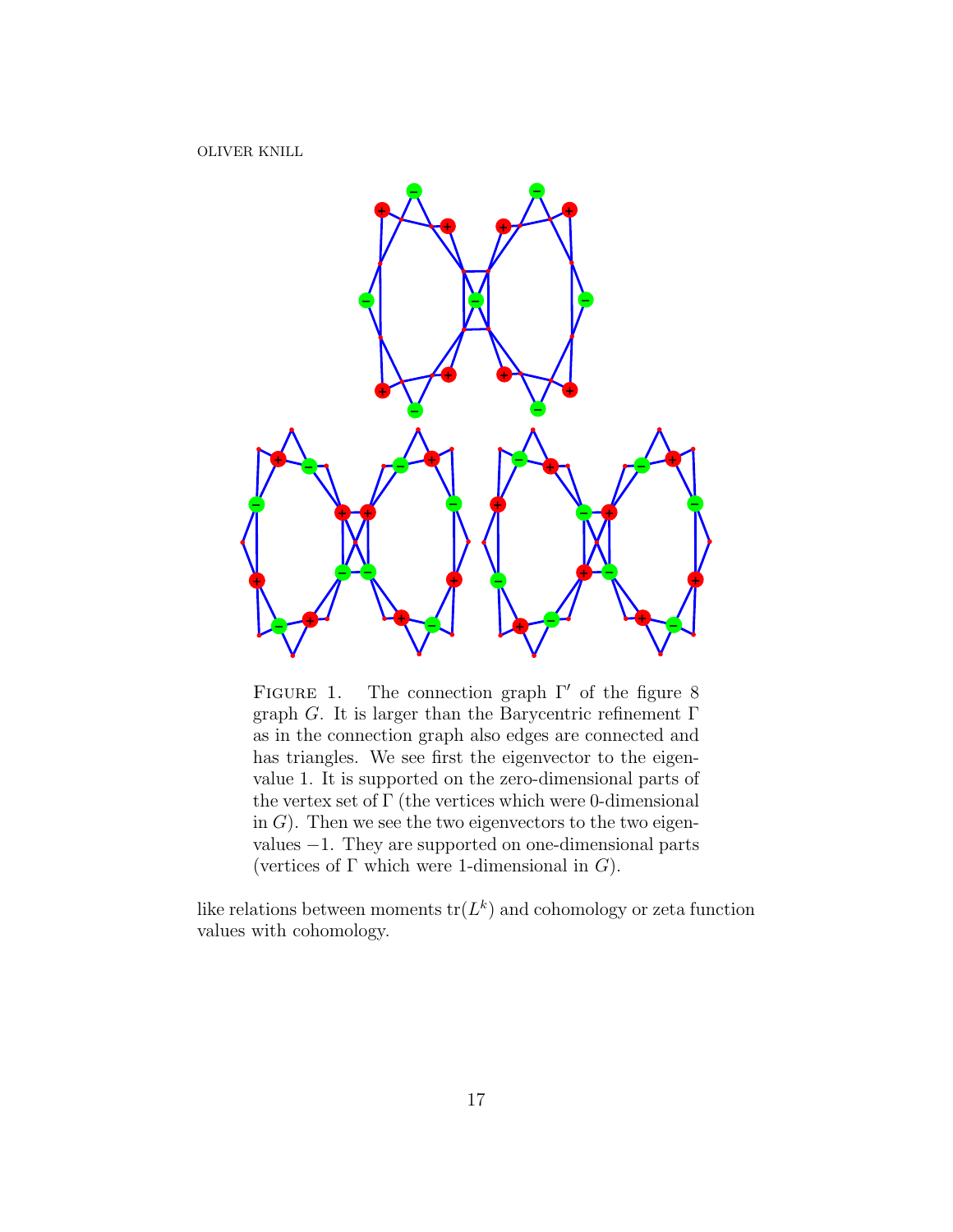# 6. Mathematica content

**6.1.** To illustrate the Hydrogen formula  $H \sim L - L^{-1}$ , we take a random graph, refine it to get a one-dimensional complex with chromatic number 2, build  $L, H$  and the conjugation diagonal matrix  $R$ .

```
\overline{a}sort [ x_{-} ]:= Sort [ { x [ [ 1 ] ] , x [ [ 2 ] ] } ]; v=5; e=10; (*$ size of the graph <math>(*)Gra=RandomGraph [\{ v, e \}]; bracket [x_{-}] := \{ x \}; f={v, e}; q=v+e;
Q=Union [Map] sort, EdgeList [Gra]], Map[bracket, VertexList [Gra]];
G=Map[bracket, Range[q]]; (* start building Barycentric refinement *)
\textbf{Do}[\textbf{If}[\text{SubsetQ}([k]], Q[[1]]) \&\&\text{ } k!=1,\text{G}=\textbf{Append}[G, \{k, 1\}]], \{k, q\}, \{1, q\}];G=Union [Map[Sort, G]] ; v=q; n=Length [G];
(* have built now a random Barycentric refined 1-dim complex G *)
Orient [a_-,b_-]: = Module \{z, c, k=Length [a], l=Length [b],
   If [\text{SubsetQ} [a, b] \&c \in [-1+1), z=\text{Complement}[a, b] [[1]];c=Prepend[b,z]; Signature [a]* Signature [c],0] ;
\label{eq:decomposition} \texttt{d} \texttt{=} \texttt{Table[0}, \{\texttt{n}\}, \{\texttt{n}\}\,]; \texttt{d} \texttt{=} \texttt{Table[Orient}\left[\texttt{G}[\left[\texttt{i}\,\right]\right], \texttt{G}[\left[\texttt{j}\,\right]]\right], \{\texttt{i}\, , \texttt{n}\\,\}, \{\texttt{j}\, , \texttt{n}\}\,];Dirac=d+Transpose [d]; H=Dirac . Dirac; (* Hodge Laplacian is built *)
 L=Table [ <code>If</code> [ <code>DisjointQ [G[[k]] ,G[[1]]] ,0 ,1] , { k ,n} ,{1 ,n}];</code>
R=DiagonalMatrix [Table [ If [k\leq v, (-1) \in Length [Q[[k]]], 1], \{k, n\}]];
Total [ Flatten [Abs[R.(L-Inverse [L]) . R - H]]]
```
6.2. We illustrate now the Green star formula

 $g(x, y) = \omega(x)\omega(y)\chi(\text{St}(x) \cap \text{St}(y)).$ 

 $\frac{1}{\sqrt{2}}$   $\frac{1}{\sqrt{2}}$   $\frac{1}{\sqrt{2}}$   $\frac{1}{\sqrt{2}}$   $\frac{1}{\sqrt{2}}$   $\frac{1}{\sqrt{2}}$   $\frac{1}{\sqrt{2}}$   $\frac{1}{\sqrt{2}}$   $\frac{1}{\sqrt{2}}$   $\frac{1}{\sqrt{2}}$   $\frac{1}{\sqrt{2}}$   $\frac{1}{\sqrt{2}}$   $\frac{1}{\sqrt{2}}$   $\frac{1}{\sqrt{2}}$   $\frac{1}{\sqrt{2}}$   $\frac{1}{\sqrt{2}}$   $\frac{1}{\sqrt{2}}$ 

The code expresses for an arbitrary simplicial complex the Green's function entires of the inverse matrix  $g = L^{-1}$  of the connection matrix L in terms of the stars  $St(x) = W^+(x)$  and  $St(y) = W^+(y)$ . The dimension functional  $x \to \dim(x)$  on G defines a locally injective function which can be seen as a Morse function. The gradient flow of this functional has stable and unstable manifolds  $W^+(x)$  and  $W^-(x)$ . Speaking in the language of hyperbolic dynamics, the homoclinic tangle of this "Morse-Smale" system produces the Green functions. Every simplex is a critical point and the definition of Euler characteristic is a special case of the Morse inequality. Indeed, the component  $v_k$  of the f-vector of G counts the number of critical points having Morse index k (The Morse index of a simplex is the dimension of the stable manifold, which is here the 1 plus the dimension of the sphere  $W^-(x) \cap S(x)$ .

```
Generate [A_-] := \textbf{Delete} \left[ \textbf{Union} \left[ \textbf{Sort} \left[ \textbf{Flatten} \left[ \textbf{Map} \left[ \textbf{Subsets}, A \right], 1 \right] \right] \right], 1 \right]Ra[n_-,m_-]:=Module[\{A=\{\},X=Range[n],k\},Do[k:=1+Random[Integer,n-1];A=Append [A, Union [RandomChoice [X, k]]], {m}]; Generate [A]];
 G=Ra [7, 15]; n=Length [G]; SQ=SubsetQ; OmegaComplex [x]: = (-1)^ Length [x];
 EulerChiComplex [GG<sub>-</sub>]:=Total [Map[OmegaComplex, GG] ];
 S\left[\;x_{-}\right] := \textbf{Module}\left[\;\left\{\;u\!=\!\left\{\right\}\right\}, \textbf{Do}\left[\;v\!=\!\!G\left[\left[\;k\;\right]\right]; \;\textbf{If}\left[\,\text{SQ}\left[\;v\;,x\,\right]\,,u\!=\!\!\textbf{Append}\left[\;u\;,v\,\right]\right],\left\{\;k\;,n\;\right\} \right]; u\;\right];K=Table [ OmegaComplex [G[ [ k ] ] ] OmegaComplex [G[ [ l ] ] ] , { k , n} ,{ l , n } ] ;
 \texttt{H\!\! = \!\!Table} \texttt{Intersection}\left[\,\texttt{S}\!\left[\,\texttt{G}\!\left[\,\left[\,k\,\right]\,\right]\,\right],\,\texttt{S}\!\left[\,\texttt{G}\!\left[\,\left[\,1\,\right]\,\right]\,\right]\,\right],\,\{\,k\,,n\,\},\,\{\,\textcolor{red}{1}\,,n\,\}\,\right];h = \textbf{Table}[\mathbf{K}[[k, 1]] \text{ EulerChiComplex}[\textbf{H}[[k, 1]]], \{k, n\}, \{1, n\}];L=Table [ If [ Disjoint Q [G[[k]] , G[[1]]] , 0 , 1 ] , \{ k, n\}, \{1, n\}];h.L=IdentityMatrix[n]
```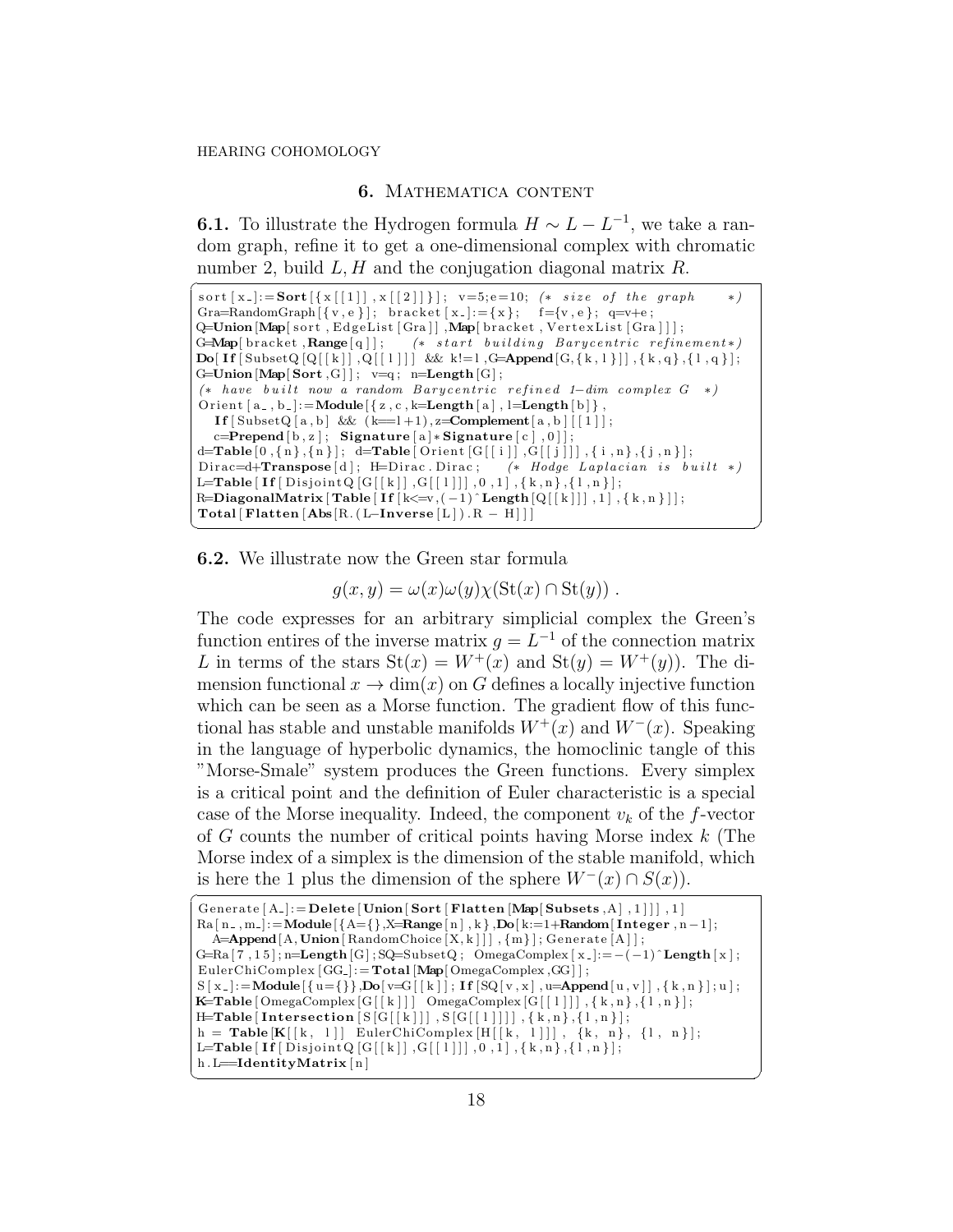**6.3.** The index  $\omega(x) = \chi(W^+(x) \cap W^-(x))$  is related to a homoclinic point, the matrix entries  $L(x, y) = \chi(W^{-}(x) \cap W^{-}(y))$  of the connection matrix and the matrix entries  $\chi(W^+(x) \cap W^+(y))$  form the matrix entries of a matrix  $RgR^{-1}$  conjugated to the Green's function, where R is the diagonal matrix with  $\omega(x)$  entries. The Wu matrix  $M =$  $RLR^{-1}$  is conjugated to L and its matrix entries add up to the Wu characteristic  $\omega(G) = \sum_{x \sim y} \omega(x) \omega(y)$ .